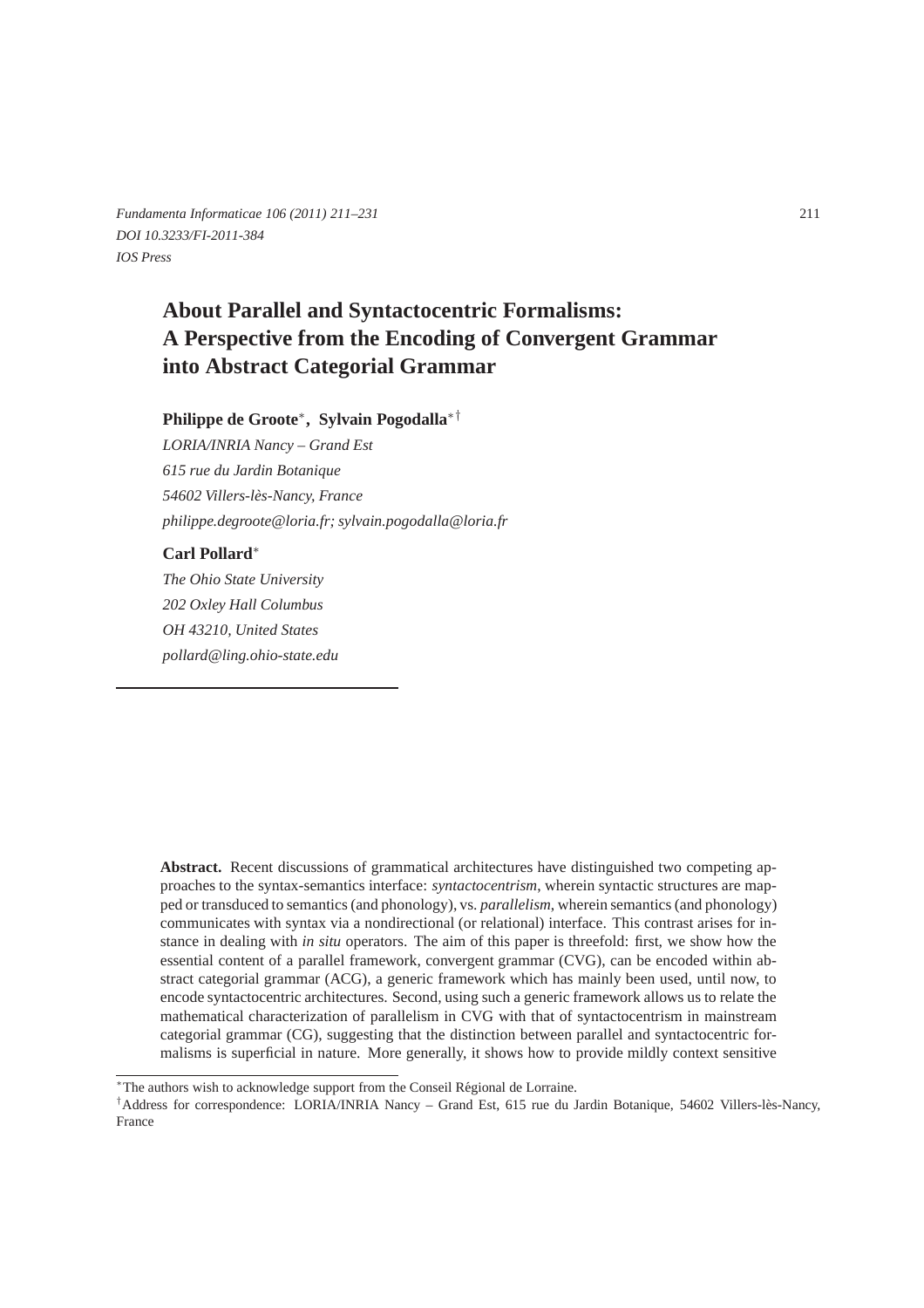languages (MCSL), which are a clearly defined class of languages in terms of ACG, with a relational syntax-semantics interface. Finally, while most of the studies on the generative power of ACG have been related to formal languages, we show that ACG can illuminate a linguistically motivated framework such as CVG.

**Keywords:** Grammatical formalism, type theory, linear logic, lambda calculus, mathematics of language, syntax-semantics interface.

# **Introduction**

Analyzing the evolution of generative grammars (GG), [16] uses the term *syntactocentric* in reference to grammar formalisms in which the syntactic structures (for instance syntactic proofs/derivations) are mapped or transduced to semantics (and phonology), while advocating a different, *parallel* architecture where semantics (and phonology) communicates with syntax via a nondirectional (or relational) interface. Syntactocentric formalisms are exemplified by such frameworks as categorial grammar (CG) [23] and (though in a weaker sense) principles-and-parameters (P&P), while parallel frameworks include HPSG [29], LFG [19], and Simpler Syntax [7].

The emphasis placed on the nature of the syntax-semantics interface relates to the long-standing challenge for designers of NL grammar frameworks posed by **in situ operators**, expressions such as quantified noun phrases (QNPs, e.g. *every linguist*), wh-expressions (e.g. *which linguist*), and comparative phrases (e.g. *more than five dollars*), whose semantic scope is underdetermined by their syntactic position. One family of approaches, employed by computational semanticists [3] and some versions of CG [1] and phrase structure grammar [6, 29] employs the **storage** technique first proposed by Cooper [5]. In these approaches, syntactic and semantic derivations proceed in parallel, much as in classical Montague grammar (CMG [21]) except that sentences which differ only with respect to the scope of in-situ operators have identical syntactic derivations.<sup>1</sup> Where they differ is in the semantic derivations: the meaning of an in-situ operator is *stored* together with a copy of the variable that occupies the hole in a delimited semantic continuation over which the stored operator will scope when it is *retrieved*; ambiguity arises from nondeterminism with respect to the retrieval site.

Storage is easily grasped on an intuitive level, and its effect can be simulated as in [4], which builds on [22]'s logical reconstruction of [14]. However, the functional mapping between syntax and semantics of this account makes syntactic ambiguity a requirement for semantic ambiguity. Aiming at preserving a relational correspondence between syntactic terms and semantic terms truer to Cooper's original conception, recent work [28, 27] within the CVG framework provided a partial logical clarification by encoding storage and retrieval rules within a somewhat nonstandard natural-deduction semantic calculus.

In this paper, we first provide a logical characterization of storage/retrieval free of nonstandard features. To that end, we give an explicit transformation of CVG interface derivations (parallel syntaxsemantic derivations) into a framework (ACG [11]) that employs no logical resources beyond those of standard (linear) natural deduction.

Second, by relating the encoding of CVG into ACG to the encoding of CG into ACG as in [26], we show how the modelling of covert movement in the CVG *interface* calculus strongly relates to the

<sup>&</sup>lt;sup>1</sup>In CMG, by contrast, syntactic derivations for different scopings of a sentence differ with respect to the point from which a QNP is 'lowered' into the position of a syntactic variable.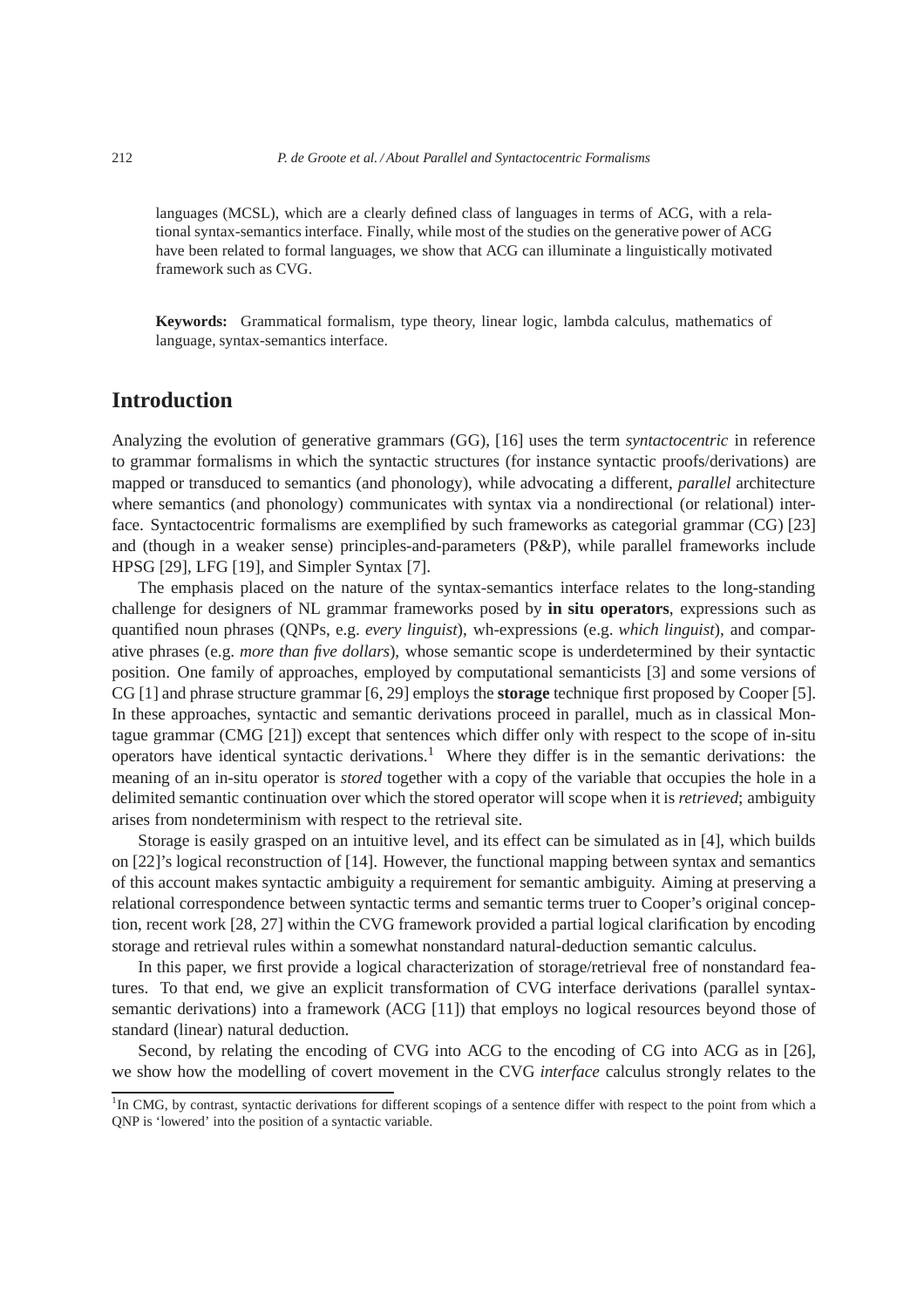way it is modeled in the so-called *syntactic* calculus of CG. This underlines the interest of distinguishing between the mathematical apparatus required to achieve some purpose (the encoding of a relation) and the name it is given in different grammatical formalisms (interface or syntax). A generic grammatical framework such as ACG is helpful to make this distinction. Moreover, because the mildly contextsensitive languages (MCSL) are generated by a clearly defined class of ACG, this mathematical apparatus can easily be applied to this class of languages and provide them with a parallel architecture, though at first sight they seem inherently syntactocentric in nature.

The remainder of the paper is organized as follows. In Sect. 1, we introduce the basics of CVG. Section 2 provides a preliminary conversion of CVG by showing how to replace the nonstandard storage and retrieval rules of the semantic calculus by, respectively, standard hypotheses and another rule already present in CVG (analogous to Gazdar's [10] rule for unbounded dependencies). This conversion requires the addition to the CVG interface calculus of a *Shift* rule that raises the *syntactic* type of an in-situ operator to a type similar to that of an 'overtly moved' interrogative wh-expression). Section 3 provides an overview of the target framework ACG. In Sect. 4, we lay out the details of the transformation of a (pre-converted) CVG into an ACG and illustrate it with an example. Further examples are given in Sect. 5.Finally, Sect. 6 gives a more general interpretation of our encoding with respect to the way it could be applied to model semantic ambiguity in multiple context-free grammars and with respect to the role of higher-order types.

# **1. Convergent Grammar**

#### **1.1. Introduction**

A CVG for an NL consists of three term calculi for syntax, semantics, and the interface. The syntactic calculus is a kind of applicative multimodal categorial grammar, the semantic calculus is broadly similar to a standard typed lambda calculus, and the interface calculus recursively specifies which syntax-semantics term pairs belong to the NL.<sup>2</sup>

### **1.2. CVG Syntactic Calculus**

In the **syntactic calculus**, given in Table 1, types are syntactic categories, constants (non-logical axioms) are words (broadly construed to subsume phrasal affixes, including intonationally realized ones), and variables (assumptions) are traces (axiom schema T), corresponding to 'overt movement' in generative grammar. Terms are (candidate syntactic analysis of) words and phrases.

For simplicity, we take as our basic syntactic types *np* (noun phrase), *s* (nontopicalized sentence), and *t* (topicalized sentence). Flavors of implication correspond not to directionality (as in Lambek calculus) but to grammatical functions. Thus syntactic arguments are explicitly identitifed as subjects  $(-\infty)$ , complements ( $\sim_c$ ), or hosts of phrasal affixes ( $\sim_a$ ). Additionally, there is a ternary type constructor G (written  $A_B^C$ ) for the category of 'overtly moved' phrases that bind an A-trace in a B, resulting in a C.

Contexts (to the left of the ⊢) in syntactic rules represent unbound traces. The elimination rules (flavors of modus ponens) for the implications, also called merges (M), combine 'heads' with their syntactic arguments. The elimination rule for the ternary constructor G, inspired by Gazdar's ([10]) rule

<sup>&</sup>lt;sup>2</sup>To handle phonology, ignored here, a fourth calculus would be needed; and then the interface would specify phonology/syntax/semantics triples.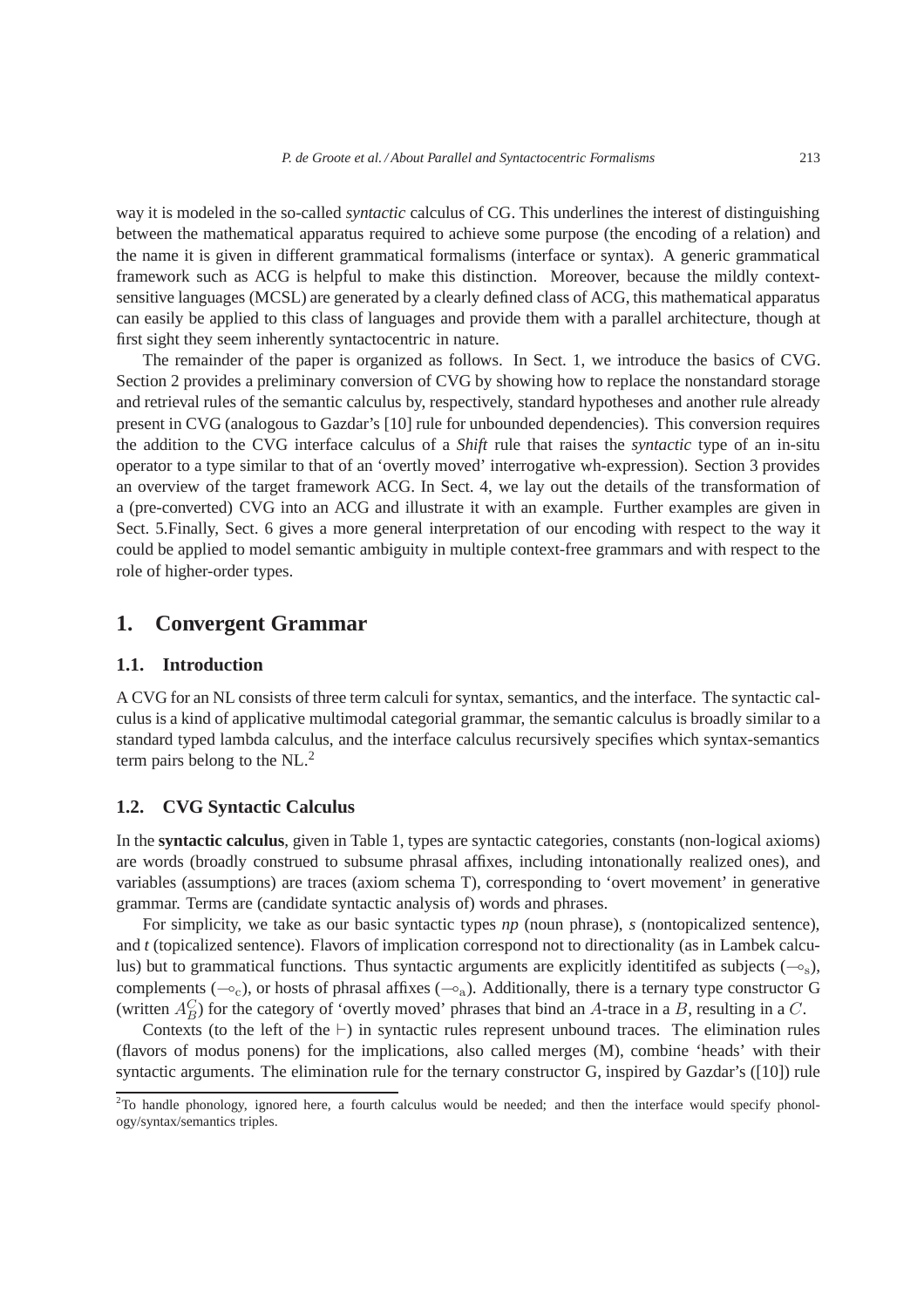for discharging traces<sup>3</sup> compiles in the effect of a hypothetical proof step (trace binding) immediately and obligatorily followed by the consumption of the resulting abstract by the 'overtly moved' phrase. G requires no introduction rule because it is only introduced by lexical items ('overt movement triggers' such as wh-expressions, or the prosodically realized topicalizer).

Table 1. CVG syntactic calculus

$$
\frac{\Gamma \vdash b : A \multimap_{s} B \quad \Delta \vdash a : A \quad \text{if } t : A \vdash t : A \quad \text{T (t fresh)}
$$
\n
$$
\frac{\Gamma \vdash b : A \multimap_{s} B \quad \Delta \vdash a : A \quad \text{and} \quad \Gamma \vdash b : A \multimap_{c} B \quad \Delta \vdash a : A \quad \text{and} \quad \Gamma, \Delta \vdash [b \ a^{c}] : B \quad \Gamma \vdash b : A \multimap_{a} B \quad \Delta \vdash a : A \quad \Gamma, \Delta \vdash [b \ a^{a}] : B \quad \Gamma \vdash a : A_{B}^{c} \quad t : A; \Gamma' \vdash b : B \quad \Gamma \vdash \Gamma' \vdash a_{t} b : C \quad \text{and} \quad \Gamma \vdash b : C \quad \text{and} \quad \Gamma \vdash a \vdash b : C \quad \text{and} \quad \Gamma \vdash a \vdash b : C \quad \text{and} \quad \Gamma \vdash a \vdash b : C \quad \text{and} \quad \Gamma \vdash a \vdash b : C \quad \text{and} \quad \Gamma \vdash a \vdash b : C \quad \text{and} \quad \Gamma \vdash a \vdash b : C \quad \text{and} \quad \Gamma \vdash a \vdash b : C \quad \text{and} \quad \Gamma \vdash a \vdash b : C \quad \text{and} \quad \Gamma \vdash a \vdash b : C \quad \text{and} \quad \Gamma \vdash a \vdash b : C \quad \text{and} \quad \Gamma \vdash a \vdash b : C \quad \text{and} \quad \Gamma \vdash b : A \vdash b : B \quad \text{and} \quad \Gamma \vdash a \vdash b : A \vdash b : B \quad \text{and} \quad \Gamma \vdash a \vdash b : A \vdash b : B \quad \text{and} \quad \Gamma \vdash a \vdash b : B \quad \text{and} \quad \Gamma \vdash a \vdash b : B \quad \text{and} \quad \Gamma \vdash a \vdash b : B \quad \text{and} \quad \Gamma \vdash b : B \quad \text{and} \quad \Gamma \vdash a \vdash b : B \quad \text{and} \quad \Gamma \vdash a \vdash b : B \quad \text{and} \quad \Gamma \vdash a \vdash b : B \quad \text{and} \quad \Gamma \vdash a \vdash b : B \quad \text{and} \quad \Gamma \vdash a \vdash b : B \quad \text{and
$$

#### **1.3. CVG Semantic Calculus**

In the CVG **semantic calculus**, given in Table 2, as in familiar semantic  $\lambda$ -calculi, terms correspond to meanings, constants to word meanings, and implication elimination to function application. But just as the CVG syntactic calculus has no introduction rule for the ternary G constructor, correspondingly the semantic calculus lacks the familiar rule for hypothetical proof ( $\lambda$ -abstraction). Instead, binding of semantic variables is effected by either (1) a semantic 'twin' of the syntactic G rule, which binds the semantic variable corresponding to a trace by (the meaning of) the 'overtly moved' phrase; or (2) by the Responsibility (retrieval) rule (R), which binds the semantic variable that marks the argument position of a stored ('covertly moved') *in situ* operator. Correspondingly, there are two mechanisms for introducing semantic variables into derivations: (1) ordinary hypotheses, which are the semantic counterparts of

Table 2. CVG semantic calculus  
\n
$$
\frac{\Box B}{\Box B} \cdot \frac{\Box B}{\Box B} + \frac{\Box B}{\Box B} + \frac{\Box B}{\Box B} + \frac{\Box B}{\Box B} + \frac{\Box B}{\Box B} + \frac{\Box B}{\Box B} + \frac{\Box B}{\Box B} + \frac{\Box B}{\Box B} + \frac{\Box B}{\Box B} + \frac{\Box B}{\Box B} + \frac{\Box B}{\Box B} + \frac{\Box B}{\Box B} + \frac{\Box B}{\Box B} + \frac{\Box B}{\Box B} + \frac{\Box B}{\Box B} + \frac{\Box B}{\Box B} + \frac{\Box B}{\Box B} + \frac{\Box B}{\Box B} + \frac{\Box B}{\Box B} + \frac{\Box B}{\Box B} + \frac{\Box B}{\Box B} + \frac{\Box B}{\Box B} + \frac{\Box B}{\Box B} + \frac{\Box B}{\Box B} + \frac{\Box B}{\Box B} + \frac{\Box B}{\Box B} + \frac{\Box B}{\Box B} + \frac{\Box B}{\Box B} + \frac{\Box B}{\Box B} + \frac{\Box B}{\Box B} + \frac{\Box B}{\Box B} + \frac{\Box B}{\Box B} + \frac{\Box B}{\Box B} + \frac{\Box B}{\Box B} + \frac{\Box B}{\Box B} + \frac{\Box B}{\Box B} + \frac{\Box B}{\Box B} + \frac{\Box B}{\Box B} + \frac{\Box B}{\Box B} + \frac{\Box B}{\Box B} + \frac{\Box B}{\Box B} + \frac{\Box B}{\Box B} + \frac{\Box B}{\Box B} + \frac{\Box B}{\Box B} + \frac{\Box B}{\Box B} + \frac{\Box B}{\Box B} + \frac{\Box B}{\Box B} + \frac{\Box B}{\Box B} + \frac{\Box B}{\Box B} + \frac{\Box B}{\Box B} + \frac{\Box B}{\Box B} + \frac{\Box B}{\Box B} + \frac{\Box B}{\Box B} + \frac{\Box B}{\Box B} + \frac{\Box B}{\Box B} + \frac{\Box B}{\Box B} + \frac{\Box B}{\Box B} + \frac{\Box B}{\Box B} + \frac{\Box B}{\Box B} + \frac{\Box B}{\Box B} + \frac{\Box B}{\Box B} + \frac{\Box B}{\Box B} + \frac{\Box B}{\Box B} + \frac{\Box B}{\Box B} + \frac{\Box B}{\Box B} + \frac{\Box B}{\Box B} + \frac{\Box B}{\Box B} +
$$

<sup>&</sup>lt;sup>3</sup>With the context corresponding to the value of Gazdar's SLASH feature, the major premiss to the "filler" constituent, and the minor premiss to the "gappy" constituent.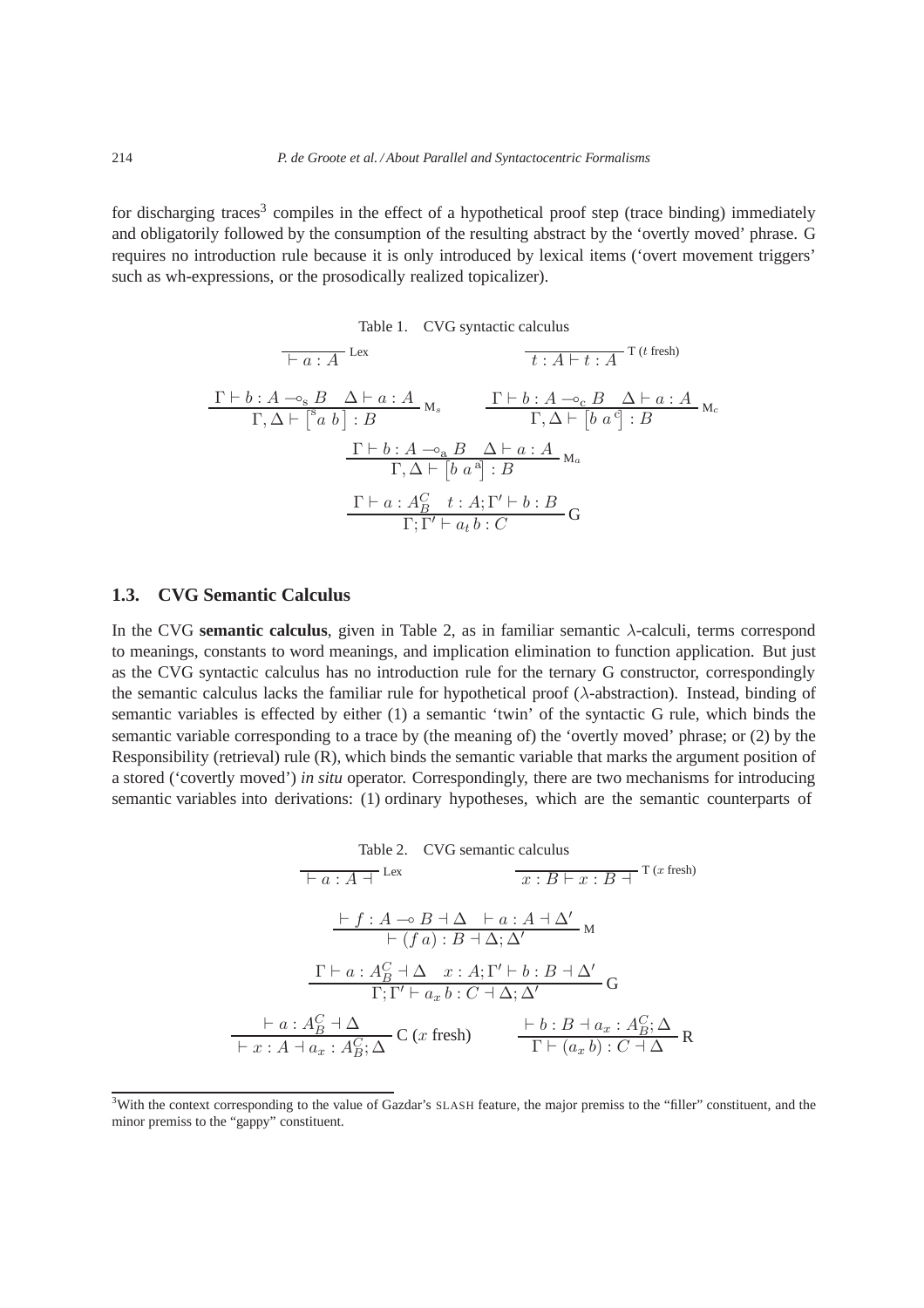('overt movement') traces; and the Commitment (Cooper storage) rule (C), which replaces a semantic operator a of type  $A_B^C$  with a variable  $x : A$  while placing a (subscripted by x) in the store (also called the *co-context*), written to the left of the  $\exists$  (called co-turnstile).

# **1.4. CVG Interface Calculus**

The CVG **interface calculus**, given Table 3, recursively defines a relation between syntactic and semantic terms. Lexical items pair syntactic words with their meanings. Hypotheses pair a trace with a semantic variable and enter the pair into the context. The C rule leaves the syntax of an *in situ* operator unchanged while storing its meaning in the co-context. The implication elimination rules pair each (subject-, complement-, or affix-)flavored syntactic implication elimination rule with ordinary semantic implication elimination. The G rule simultaneously binds a trace by an 'overtly moved' syntactic operator and a semantic variable by the corresponding semantic operator. And the R rule leaves the syntax of the retrieval site unchanged while binding a 'committed' semantic variable by the retrieved semantic operator. Example 1.1 demonstrates the use of this R rule in scope ambiguity modelling.

Table 3. CVG interface calculus  
\n
$$
\frac{\text{Table 3. CVG interface calculus}}{\text{F.v. c : } A, B + \text{Lex}} \qquad \frac{x, t : A, B \vdash x, t : A, B \vdash T}{x, t : A, B \vdash x, t : A, B \vdash T}
$$
\n
$$
\frac{\Gamma \vdash f, v : A \multimap_{s} B, C \multimap D \dashv \Delta \quad \Gamma' \vdash a, c : A, C \dashv \Delta'}{\Gamma; \Gamma' \vdash [{}^{s}a f], (v c) : B, D \dashv \Delta; \Delta'}
$$
\n
$$
\frac{\Gamma \vdash f, v : A \multimap_{c} B, C \multimap D \dashv \Delta \quad \Gamma' \vdash a, c : A, C \dashv \Delta'}{\Gamma; \Gamma' \vdash [f a^{c}], (v c) : B, C \dashv \Delta; \Delta'} \mathbf{M}_{c}
$$
\n
$$
\frac{\Gamma \vdash f, v : A \multimap_{a} B, C \multimap D \dashv \Delta \quad \Gamma' \vdash a, c : A, C \dashv \Delta'}{\Gamma; \Gamma' \vdash [f a^{a}], (v c) : B, C \dashv \Delta; \Delta'} \mathbf{G}
$$
\n
$$
\frac{\Gamma \vdash a, d : A_{B}^{C}, D_{E}^{F} \dashv \Delta \quad t, x : A, D; \Gamma' \vdash b, e : B, E \dashv \Delta'}{\Gamma; \Gamma' \vdash a, b, d, x \in C, F \dashv \Delta; \Delta'} \mathbf{G}
$$
\n
$$
\frac{\Gamma \vdash a, b : A, B_{C}^{D} \dashv \Delta}{\Gamma \vdash e, (b, x) : B, D \dashv \Delta} \mathbf{C} \text{ (x fresh)} \qquad \frac{\vdash e, c : E, C \dashv b_{x} : B_{C}^{D}; \Delta}{\Gamma \vdash e, (b_{x} c) : E, D \dashv \Delta} \mathbf{R}
$$

**Example 1.1.** Let's assume the following CVG lexicon:

\n
$$
\text{likelihood, like'} \quad \text{in } \quad \text{in } \quad \text{in } \quad \text{in } \quad \text{in } \quad \text{in } \quad \text{in } \quad \text{in } \quad \text{in } \quad \text{in } \quad \text{in } \quad \text{in } \quad \text{in } \quad \text{in } \quad \text{in } \quad \text{in } \quad \text{in } \quad \text{in } \quad \text{in } \quad \text{in } \quad \text{in } \quad \text{in } \quad \text{in } \quad \text{in } \quad \text{in } \quad \text{in } \quad \text{in } \quad \text{in } \quad \text{in } \quad \text{in } \quad \text{in } \quad \text{in } \quad \text{in } \quad \text{in } \quad \text{in } \quad \text{in } \quad \text{in } \quad \text{in } \quad \text{in } \quad \text{in } \quad \text{in } \quad \text{in } \quad \text{in } \quad \text{in } \quad \text{in } \quad \text{in } \quad \text{in } \quad \text{in } \quad \text{in } \quad \text{in } \quad \text{in } \quad \text{in } \quad \text{in } \quad \text{in } \quad \text{in } \quad \text{in } \quad \text{in } \quad \text{in } \quad \text{in } \quad \text{in } \quad \text{in } \quad \text{in } \quad \text{in } \quad \text{in } \quad \text{in } \quad \text{in } \quad \text{in } \quad \text{in } \quad \text{in } \quad \text{in } \quad \text{in } \quad \text{in } \quad \text{in } \quad \text{in } \quad \text{in } \quad \text{in } \quad \text{in } \quad \text{in } \quad \text{in } \quad \text{in } \quad \text{in } \quad \text{in } \quad \text{in } \quad \text{in } \quad \text{in } \quad \text{in } \quad \text{in } \quad \text{in } \quad \text{in } \quad \text{in } \quad \text{in } \quad \text{in } \quad \text{in } \quad \text{in } \quad \text{in } \quad \text{in } \quad \text{in } \quad \text{in } \quad \text{in } \quad \text{in } \quad \text{in } \quad \text{in } \quad \text{in } \quad \text{in } \quad \text{in } \quad \text{in } \quad \text{in } \quad \text
$$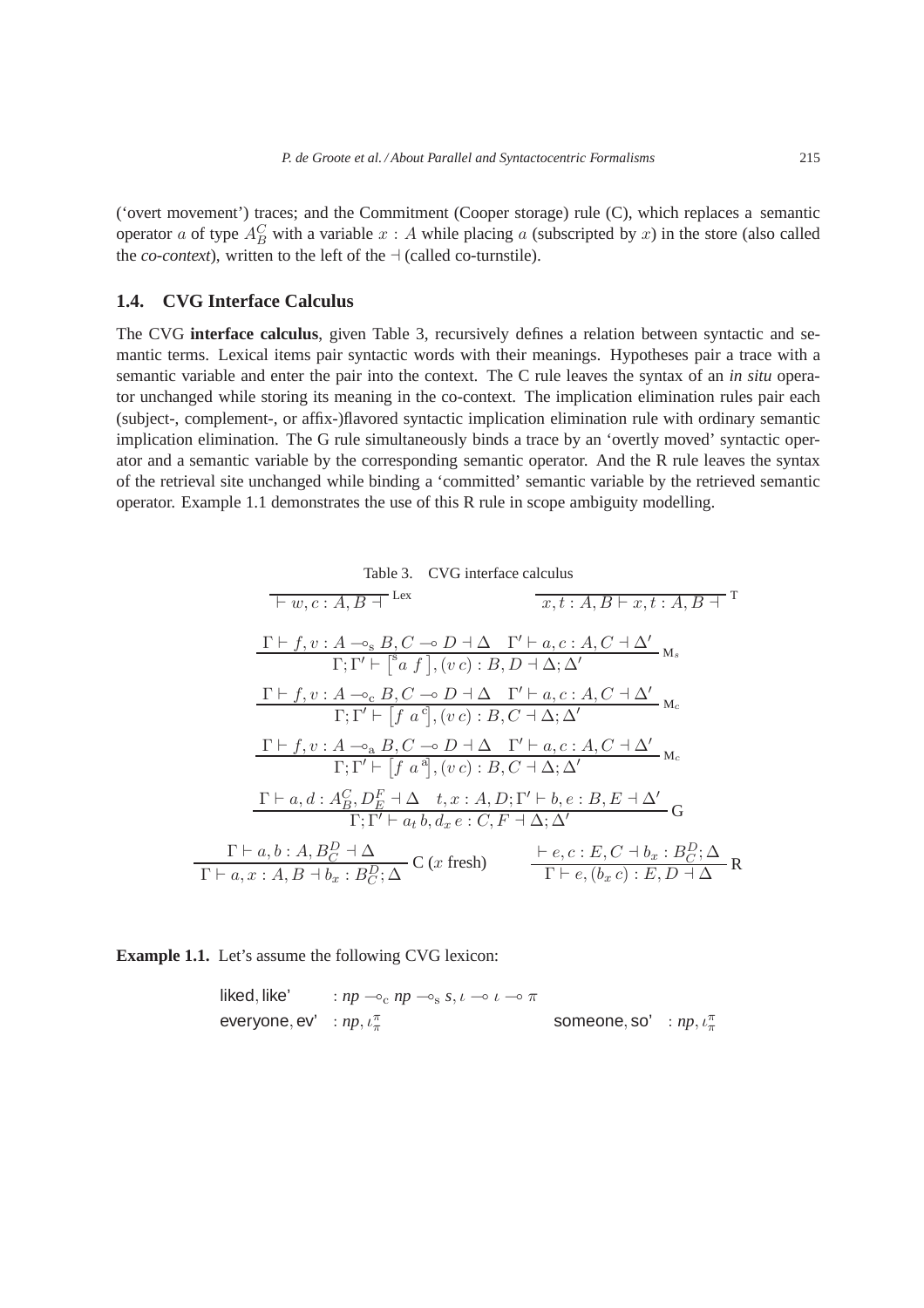We can build the following derivations:

$$
\pi''_{\text{quant}} = \frac{\text{F liked, like'}: np \rightarrow_c np \rightarrow_s s, \iota \rightarrow \iota \rightarrow \pi + \text{Lex F someone, so'}: np, \iota \frac{\pi}{\pi} + \text{Lex } \pi}{\text{F someone, } x : np, \iota \rightarrow \text{So'} \cdot x : \iota \frac{\pi}{\pi} \text{ } C}
$$
\n
$$
\pi'_{\text{quant}} = \frac{\text{F [likelihood someone'}], \text{like'} \, x : np \rightarrow_s s, \iota \rightarrow \pi + \text{SO'}_x : \iota \frac{\pi}{\pi}}{\text{F everyone, ev'}: np, \iota \frac{\pi}{\pi} + \text{Lex } \pi \text{ } C}
$$
\n
$$
\pi'_{\text{quant}} = \frac{\text{F [likelihood someone'}], \text{like'} \, x : np \rightarrow_s s, \iota \rightarrow \pi + \text{SO'}_x : \iota \frac{\pi}{\pi} \text{ } \text{F everyone, ev'}: np, \iota \frac{\pi}{\pi} + \text{Lex } \pi \text{ } C}{\text{Féveryone [likelihood someone'}], \text{like'} \, x \, y : s, \pi \rightarrow \text{SO'}_x : \iota \frac{\pi}{\pi}, \text{ev'}_y : \iota \frac{\pi}{\pi} \text{ } C}
$$

Then we can either have:

$$
\pi'_{\text{quant}} \\
\pi_{\text{Subj. wide scope}} = \frac{\vdash \ulcorner^{\text{S}} \text{everyone [likelihood someone}^{\text{C}} \urcorner \urcorner \urcorner, \text{lev}^{\text{C}} \urcorner x y : s, \pi \rightharpoonup \text{so'}_{x} : \iota_{\pi}^{\pi}, \text{ev'}_{y} : \iota_{\pi}^{\pi} \urcorner \text{Re}^{\text{C}} \urcorner \urcorner \urcorner \urcorner \urcorner \text{sev}^{\text{C}} \urcorner \text{vev} \urcorner \text{sev}^{\text{C}} \urcorner \text{like}^{\text{C}} \urcorner \text{sev}^{\text{C}} \urcorner \text{like}^{\text{C}} \urcorner \text{wev} \urcorner \text{use}^{\text{C}} \urcorner \text{like}^{\text{C}} \urcorner \text{use}^{\text{C}} \urcorner \text{like}^{\text{C}} \urcorner x y) : s, \pi \rightharpoonup \text{ev'}_{y} : \iota_{\pi}^{\pi} \urcorner \text{Re}^{\text{C}} \urcorner \text{the}^{\text{C}} \urcorner \text{use}^{\text{C}} \urcorner \text{the}^{\text{C}} \urcorner \text{use}^{\text{C}} \urcorner \text{the}^{\text{C}} \urcorner x y) : s, \pi \rightharpoonup \text{Re}^{\text{C}} \urcorner \text{the}^{\text{C}} \urcorner x y \urcorner \text{the}^{\text{C}} \urcorner x y \urcorner \text{the}^{\text{C}} \urcorner x y \urcorner \text{the}^{\text{C}} \urcorner x y \urcorner \text{the}^{\text{C}} \urcorner x y \urcorner \text{the}^{\text{C}} \urcorner x y \urcorner \text{the}^{\text{C}} \urcorner x y \urcorner \text{the}^{\text{C}} \urcorner x y \urcorner \text{the}^{\text{C}} \urcorner x y \urcorner \text{the}^{\text{C}} \urcorner x y \urcorner \text{the}^{\text{C}} \urcorner x y \urcorner \text{the}^{\text{C}} \urcorner x y \urcorner \text{the}^{\text{C}} \urcorner x y \urcorner \text{the}^{\text{C}} \urcorner x y \urcorner \text{the}^{\text{C}} \urcorner x y \urcorner x \urcorner x \urcorner x \urcorner x \urcorner x \urcorner
$$

Or:

$$
\pi_{\text{Obj. wide scope}} = \frac{\vdash [\text{``everyone [likelihood someone'']}], \text{like'} x y : s, \pi \dashv \text{so'}_x : \iota_\pi^\pi, \text{ev'}_y : \iota_\pi^\pi \vdash \text{R}^{\text{``everyone [likelihood someone'']}}, \text{like'} x y : s, \pi \dashv \text{so'}_x : \iota_\pi^\pi \vdash \text{R}^{\text{``everyone [likelihood someone'']}}, \text{sv'}_y (\text{like'} x y) : s, \pi \dashv \text{so'}_x : \iota_\pi^\pi \vdash \text{R}
$$

corresponding to the two readings. Note that the syntactic structure is the same in both cases  $(\left[\n\begin{array}{cc} \n\text{sev} & \n\text{sev} \\
\text{sev} & \n\end{array}\n\right]$  ( $\left[\n\begin{array}{cc} \n\text{sev} & \n\text{sev} \\
\text{sev} & \n\end{array}\n\right]$ 

# **2. About the Commitment and Retrieve Rules**

The rules C and R are the only rules of the CVG semantic calculus that manipulate the store (co-context). Although it is quite clear, in a purely mechanical sense, how these rules are supposed to work, it is considerably less clear how they are to be explicated or justified in terms of well-understood logical notions. In this section we show that, in the presence of a new Shift (syntactic type-raising) rule, they can actually be derived from the other rules, in particular from the G rule.

**Proposition 2.1.** Any CVG semantic derivation  $\pi$  can be transformed into a CVG semantic derivation where all C and R pairs of rule have been replaced by the G rule, and which derives the same term.

#### **Proof:**

This is proved by induction on the derivations. If the derivation stops on a Lexicon, Trace, Modus Ponens, G or C rule, this is trivial by application of the induction hypothesis.

If the derivation stops on a R rule, the C and R pair has the above schema. Note that nothing can be erased from  $\Gamma$  in  $\pi_2$  because every variable in  $\Gamma$  occur (freely) only in a and  $\Delta$ . So using a G rule (the only one that can delete material from the left hand side of the sequent) would leave variables in the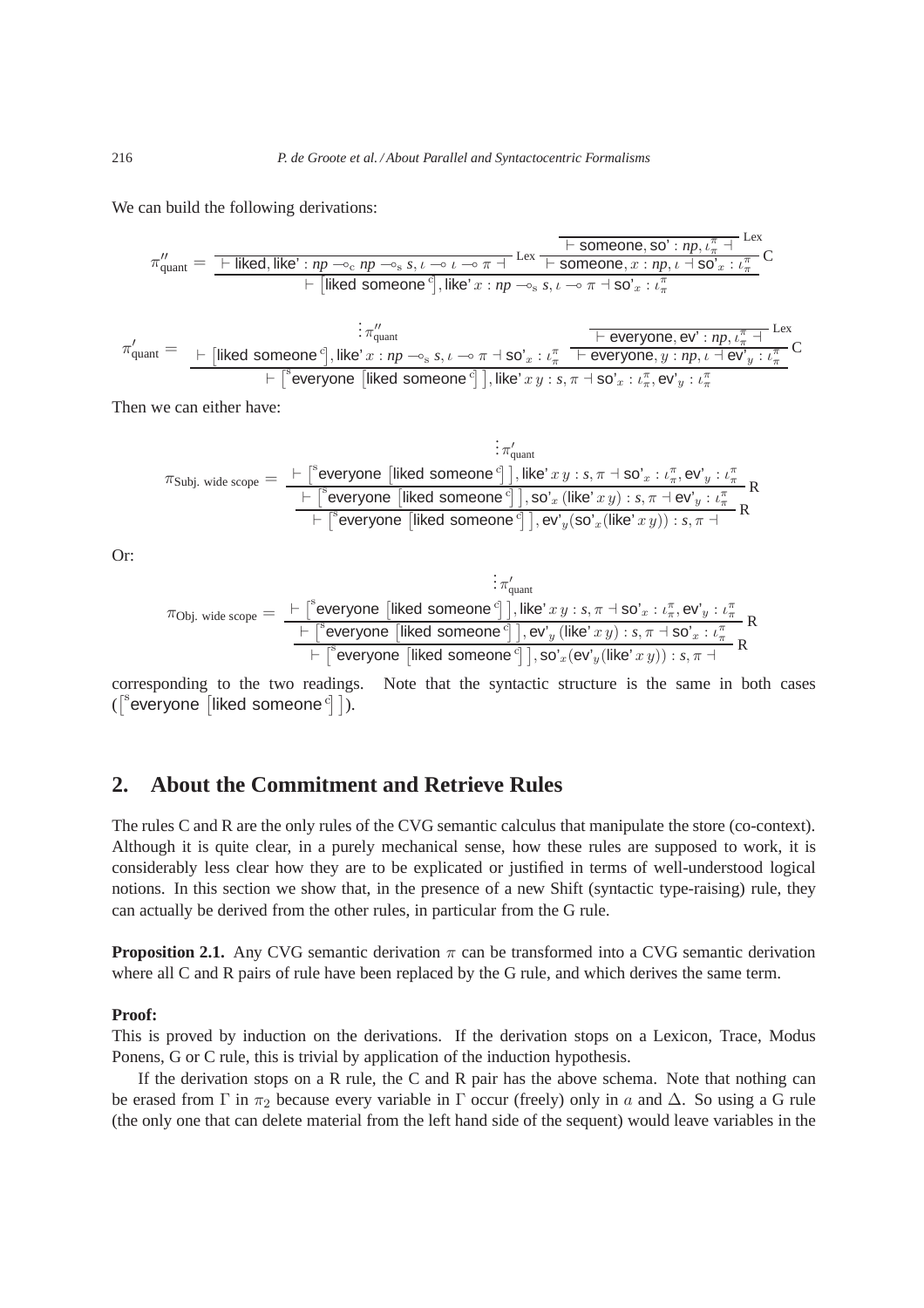store that could not be bound later. The same kind of argument shows that nothing can be retrieved from  $\Delta$  before  $a_x$  had been retrieved. This means that no R rule can occur in  $\pi_2$  whose corresponding C rule is in  $\pi_1$  (while there can be a R rule with a corresponding C rule introduced in  $\pi_2$ ). Hence we can make the transform and apply the induction hypothesis to the two premises of the new G rule. □

Then, derivations using C and R rules such as the one one on the left can be replaced by the one on the right:

. . . π<sup>1</sup> Γ ⊢ a : A<sup>C</sup> <sup>B</sup> ⊣ ∆ C Γ ⊢ x : A ⊣ a<sup>x</sup> : A<sup>C</sup> B , ∆ . . . π<sup>2</sup> Γ, Γ ′ ⊢ b : B ⊣ a<sup>x</sup> : A<sup>C</sup> B , ∆′ , ∆ R Γ, Γ ′ ⊢ a<sup>x</sup> b : C ⊣ ∆′ , ∆ . . . π<sup>1</sup> Γ ⊢ a : A<sup>C</sup> <sup>B</sup> ⊣ ∆ x : A ⊢ x : A ⊣ . . . π<sup>2</sup> x : A, Γ ′ ⊢ b : B ⊣ ∆′ G Γ, Γ ′ ⊢ a<sup>x</sup> b : C ⊣ ∆, ∆′

The fact that we can divide the context into  $\Gamma$  and  $\Gamma'$  and the store into  $\Delta$  and  $\Delta'$ , and that  $\Gamma$  and  $\Delta$  are preserved, is a consequence of Proposition 2.1.

This shows we can eliminate the store, resulting in a more traditional presentation of the underlying logical calculus. On the other hand, in the CVG interface calculus, this technique for eliminating C and R rules does not quite go through because the G rule requires both the syntactic type and the semantic type to be of the form  $\alpha_{\beta}^{\gamma}$  $\beta$ . This difficulty is overcome by adding the following Shift rule to the interface calculus:

$$
\frac{\Gamma\vdash a, b:A, B_C^D\dashv \Delta}{\Gamma\vdash \mathcal{S}_E\, a, b:A_E^E,B_C^D\dashv \Delta}\,\text{Shift}_E
$$

where  $S_E$  is a functional term whose application to an A produces a  $A_E^E$ . Then we can transform

$$
\frac{\n\vdots \pi_1}{\Gamma \vdash a, b : A, B_C^D \vdash \Delta} \n\frac{\Gamma \vdash a, b : A, B_C^D \vdash \Delta}{\Gamma \vdash a, x : A, B \vdash b_x : B_C^D, \Delta} \n\mathbf{C}
$$
\n
$$
\frac{\Gamma, \Gamma' \vdash e, c : E, C \vdash b_x : B_C^D, \Delta, \Delta'}{\Gamma, \Gamma' \vdash e, b_x c : E, D \vdash \Delta', \Delta} \mathbf{R}
$$

to:

$$
\begin{array}{c}\n\vdots \pi_1 \quad \pi_2 \\
\Gamma \vdash a, b : A, B_C^D \dashv \Delta \\
\hline\n\Gamma \vdash S_E a, b : A_E^E, B_C^D \dashv \Delta\n\end{array} \n\text{Shift}_E\n\begin{array}{c}\n\vdots \pi_2 \\
\tau_2 \vdots \pi_2 \\
\Gamma \vdash S_E a, b : A_E^E, B_C^D \dashv \Delta \Delta \quad t, x : A, B; \Gamma' \vdash e, c : E, C \dashv \Delta' \\
\Gamma, \Gamma' \vdash (S_E a)_t \cdot e, b_x \cdot c : E, D \dashv \Delta, \Delta'\n\end{array} G
$$

provided  $(S_Ea)_te = (S_Ea)(\lambda te) = e[t := a]$ . This follows from  $\beta$ -reduction as long as we take  $S_E$  to be  $\lambda y$  *P.P y.* Indeed:

$$
(\mathcal{S}_E a)(\lambda t.e) = (\lambda y P.P y) a (\lambda t.e) =_{\beta} (\lambda P.P a) (\lambda t.e) =_{\beta} (\lambda t.e) a =_{\beta} e[t := a]
$$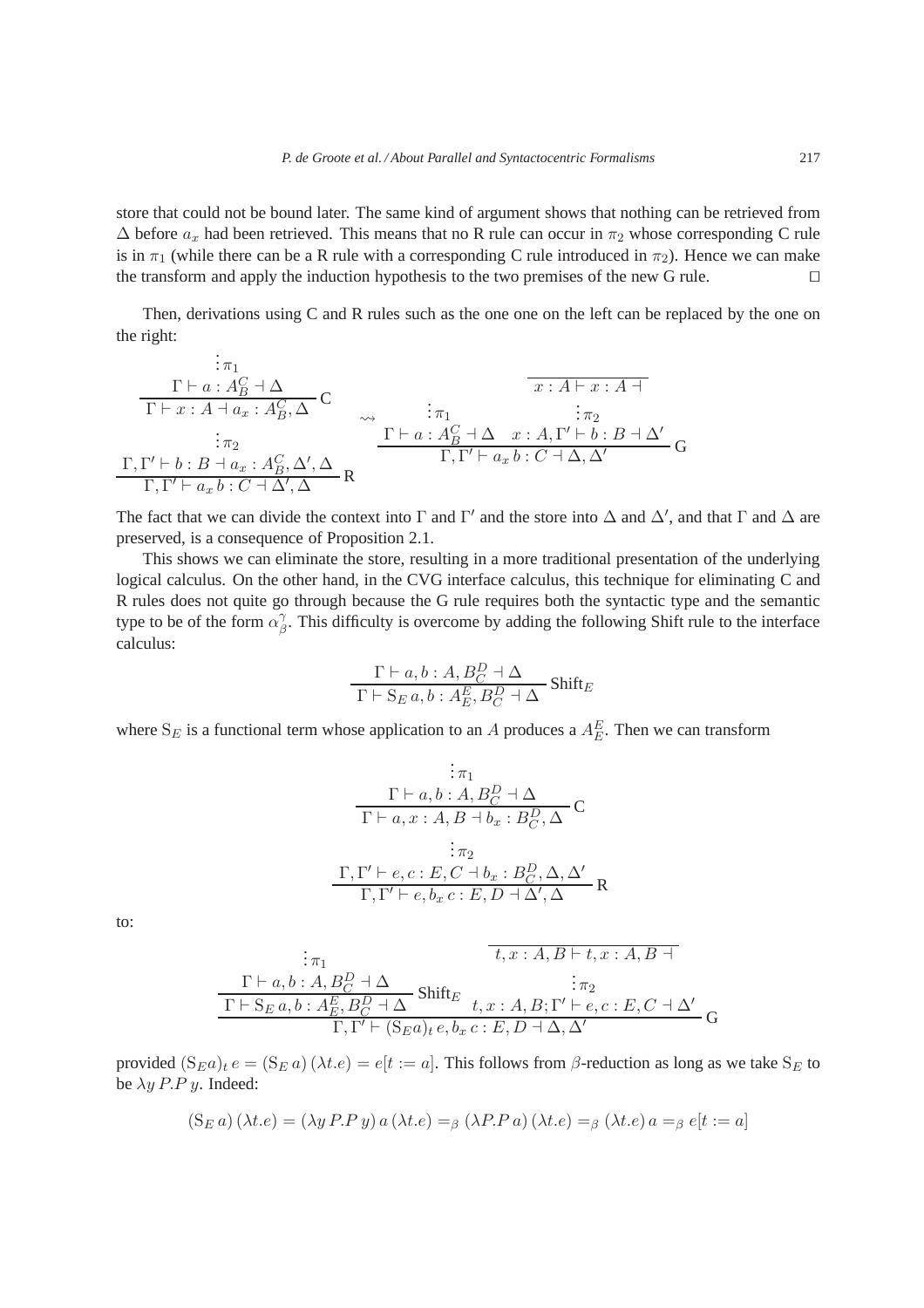With this additional construct, we can get rid of the C and R rules in the CVG interface calculus. This construct is used in Section 4.3 to encode CVG into ACG. It involves the same rational reconstruction of Montague's quantifier lowering technique as nothing more than  $\beta$ -reduction in the syntax (unavailable to Montague since his syntactic calculus was purely applicative) that was pioneered by [24].

# **3. Abstract Categorial Grammar**

### **3.1. Motivations**

Abstract Categorial Grammars (ACGs) [11], which derive from type-theoretic grammars in the tradition of Lambek [20], Curry [8], and Montague [21], provide a framework in which several grammatical formalisms may be encoded [13]. The definition of an ACG is based on a small set of mathematical primitives from type-theory,  $\lambda$ -calculus, and linear logic. These primitives combine via simple composition rules, which offers ACGs a good flexibility. In particular, ACGs generate languages of linear  $\lambda$ -terms, which generalizes both string and tree languages. They also provide the user direct control over the parse structures of the grammar, which allows several grammatical architectures to be defined in terms of ACG.

### **3.2. Mathematical Preliminaries**

Let A be a finite set of atomic types, and let  $\mathcal{T}_A$  be the set of linear functional types types (in notation,  $\alpha \to \beta$ ) built upon A.

**Definition 3.1.** Given a set of atomic type A, the *order*  $o(\alpha)$  of a type  $\alpha$  of  $\mathscr{T}_A$  is inductively defined as:

- $o(\alpha) = 1$  if  $\alpha \in A$ ;
- $o(\alpha \to \beta) = \max o(\beta, \alpha + 1)$

The *order* of a typed term is the order of its type.

**Definition 3.2.** A *higher-order linear signature* is defined to be a triple  $\Sigma = \langle A, C, \tau \rangle$ , where:

- $\bullet$  A is a finite set of atomic types,
- $C$  is a finite set of constants,
- and  $\tau$  is a mapping from C to  $\mathscr{T}_A$ .

A higher-order linear signature will also be called a *vocabulary*. In the sequel, we will write  $A_{\Sigma}$ ,  $C_{\Sigma}$ , and  $\tau_{\Sigma}$  to designate the three components of a signature  $\Sigma$ , and we will write  $\mathscr{T}_{\Sigma}$  for  $\mathscr{T}_{A_{\Sigma}}$ .

We take for granted the definition of a  $\lambda$ -term, and we take the relation of  $\beta\eta$ -conversion to be the notion of equality between  $\lambda$ -terms. Given a higher-order signature  $\Sigma$ , we write  $\Lambda_{\Sigma}$  for the set of *linear simply-typed* λ*-terms*.

Let  $\Sigma$  and  $\Xi$  be two higher-order linear signatures. A *lexicon*  $\mathscr L$  from  $\Sigma$  to  $\Xi$  (in notation,  $\mathscr L : \Sigma \longrightarrow$  $\Xi$ ) is defined to be a pair  $\mathscr{L} = \langle \eta, \theta \rangle$  such that:  $\eta$  is a mapping from  $A_{\Sigma}$  into  $\mathscr{I}_{\Xi}$ ;  $\theta$  is a mapping from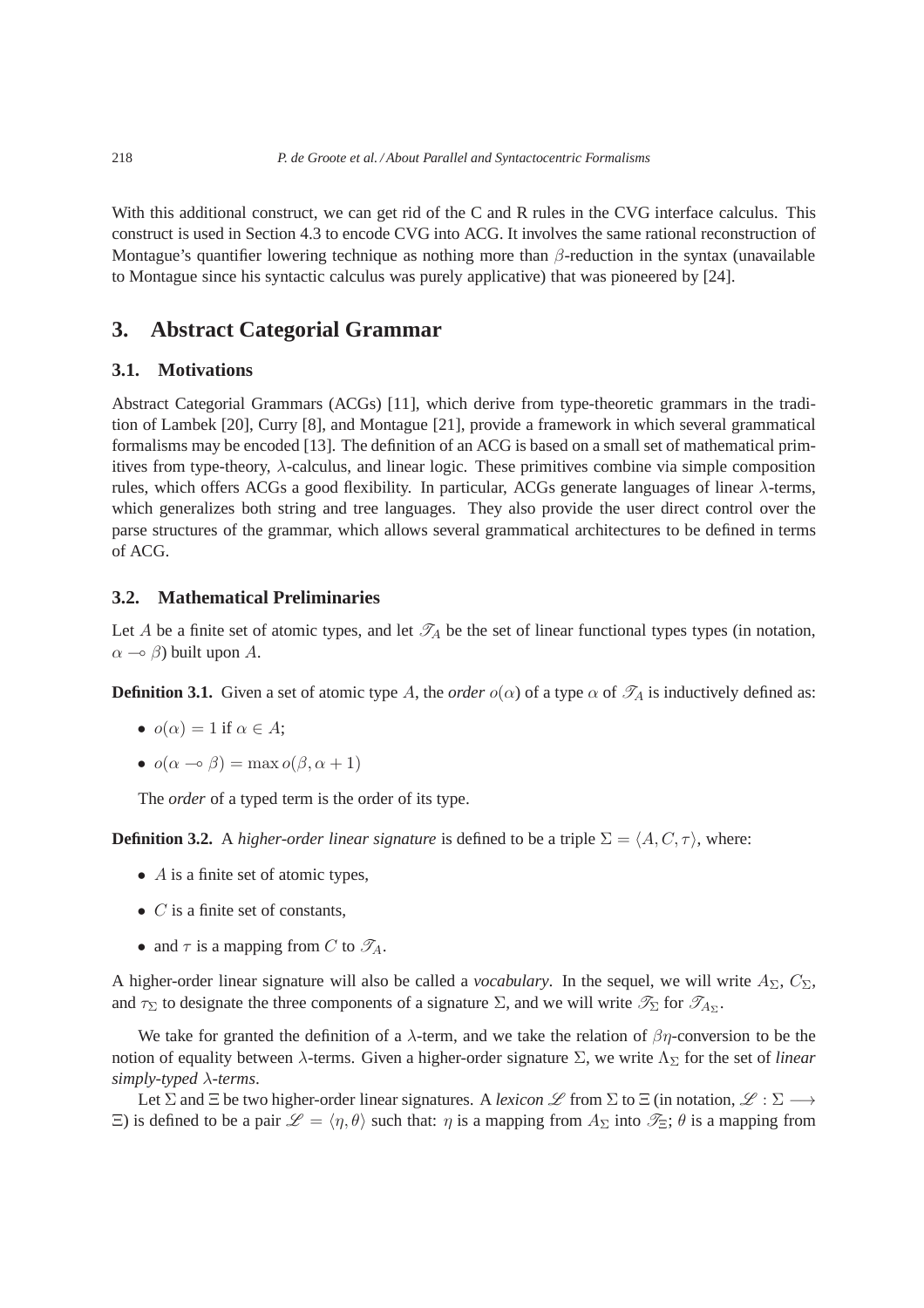$C_{\Sigma}$  into  $\Lambda_{\Xi}$ ; and for every  $c \in C_{\Sigma}$ , the following typing judgement is derivable:  $\vdash_{\Xi} \theta(c) : \hat{\eta}(\tau_{\Sigma}(c))$ , where  $\hat{\eta}: \mathscr{T}_{\Sigma} \to \mathscr{T}_{\Xi}$  is the unique homomorphic extension of  $\eta$ .<sup>4</sup>

Let  $\hat{\theta}$ :  $\Lambda_{\Sigma} \to \Lambda_{\Xi}$  be the unique  $\lambda$ -term homomorphism that extends  $\theta$ .<sup>5</sup> We will use  $\mathscr{L}$  to denote both  $\hat{\eta}$  and  $\hat{\theta}$ , the intended meaning being clear from the context. When  $\Gamma$  denotes a typing environment ' $x_1: \alpha_1, \ldots, x_n: \alpha_n$ ', we will write  $\mathscr{L}(\Gamma)$  for ' $x_1: \mathscr{L}(\alpha_1), \ldots, x_n: \mathscr{L}(\alpha_n)$ '. Using these notations, we have that the last condition for L induces the following property: if  $\Gamma \vdash_{\Sigma} t : \alpha$  then  $\mathscr{L}(\Gamma) \vdash_{\Xi} \mathscr{L}(t)$ :  $\mathscr{L}(\alpha)$ .

**Definition 3.3.** An *abstract categorial grammar* is a quadruple  $\mathscr{G} = \langle \Sigma, \Xi, \mathscr{L}, s \rangle$  where:

- 1. Σ and Ξ are two higher-order linear signatures, which are called the *abstract vocabulary* and the *object vocabulary*, respectively;
- 2.  $\mathcal{L} : \Sigma \longrightarrow \Xi$  is a lexicon from the abstract vocabulary to the object vocabulary;
- 3.  $s \in \mathcal{T}_{\Sigma}$  is a type of the abstract vocabulary, which is called the *distinguished type* of the grammar.

A possible intuition behind this definition is that the object vocabulary specifies the surface structures of the grammars, the abstract vocabulary specifies its abstract parse structures, and the lexicon specifies how to map abstract parse structures to surface structures. As for the distinguished type, it plays the same part as the start symbol of phrase structures grammars. This motivates the following definitions.

The *abstract language* of an ACG is the set of closed linear λ-terms that are built on the abstract vocabulary, and whose type is the distinguished type:

$$
\mathcal{A}(\mathscr{G}) = \{ t \in \Lambda_{\Sigma} \mid \vdash_{\Sigma} t : s \text{ is derivable} \}
$$

On the other hand, the *object language* of the grammar is defined to be the image of its abstract language by the lexicon:

$$
\mathcal{O}(\mathscr{G}) = \{ t \in \Lambda_{\Xi} \, | \, \exists u \in \mathcal{A}(\mathscr{G}). \ t = \mathscr{L}(u) \}
$$

It is important to note that, from a purely mathematical point of view, there is no structural difference between the abstract and the object vocabulary: both are higher-order signatures. Consequently, the intuition we have given above is only a possible interpretation of the definition, and one may conceive other possible grammatical architectures. One such an architecture consists of two ACGs sharing the same abstract vocabulary, the object vocabulary of the first ACG corresponding to the syntactic structures of the grammar, and that of the second ACG corresponding to the semantic structures of the grammar. Then, the common abstract vocabulary corresponds to the syntax/semantics interface. This is precisely the architecture that the next section will exemplify.

An equally important notion related to the ACG definition is the *order* of an ACG.

**Definition 3.4.** The *order* of an ACG is the maximum of the order of its abstract constants.

The *order* of the *lexicon* of an ACG is the maximum of the order of the realizations of its atomic types.

<sup>&</sup>lt;sup>4</sup>That is  $\hat{\eta}(a) = \eta(a)$  and  $\hat{\eta}(\alpha - \beta) = \hat{\eta}(\alpha) - \hat{\eta}(\beta)$ .

<sup>&</sup>lt;sup>5</sup>That is  $\hat{\theta}(c) = \theta(c), \hat{\theta}(x) = x, \hat{\theta}(\lambda x, t) = \lambda x, \hat{\theta}(t),$  and  $\hat{\theta}(t u) = \hat{\theta}(t) \hat{\theta}(u)$ .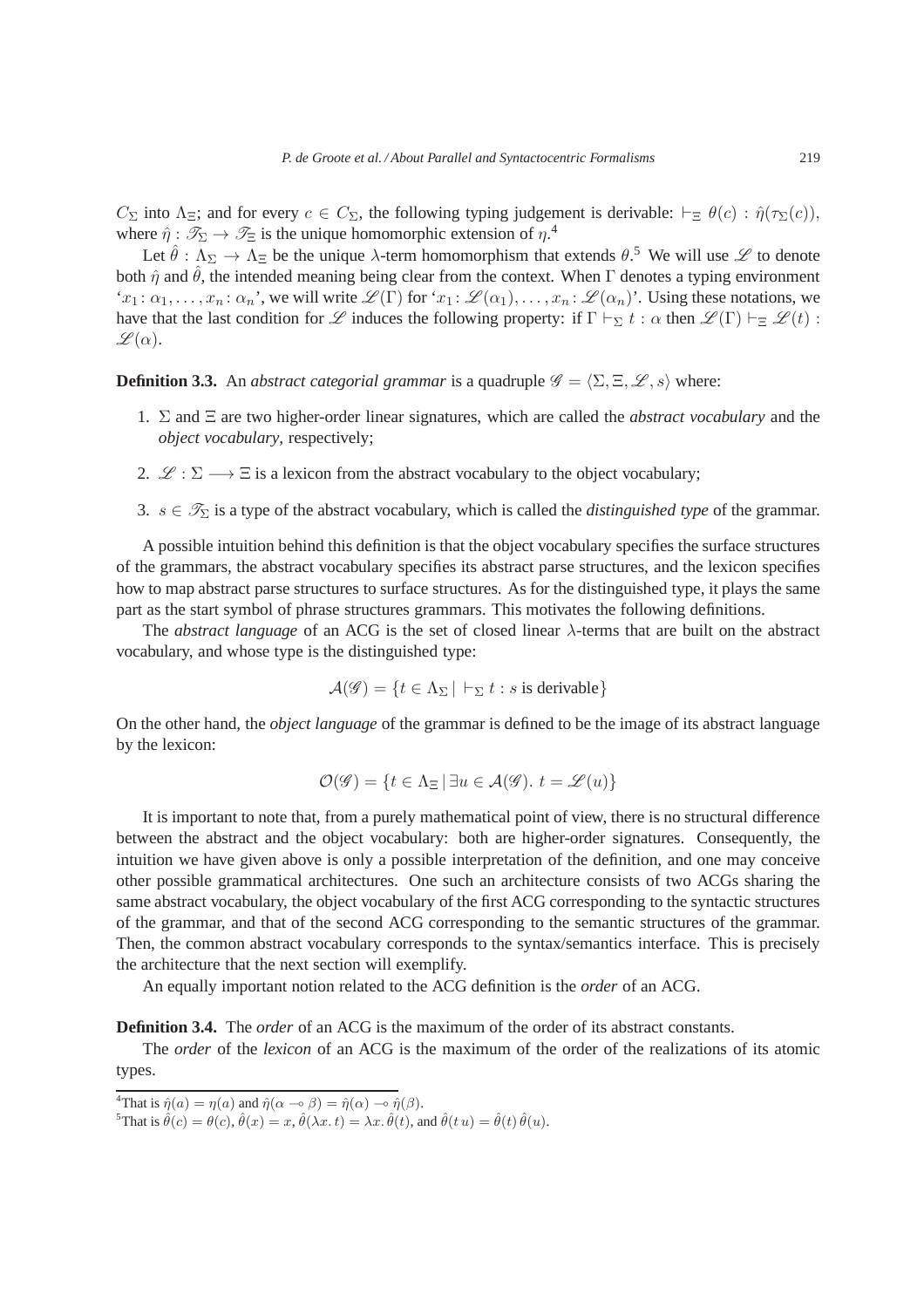The class of 2nd order ACG has been extensively studied, and an important result is that 2nd order ACG characterize the class of multiple context-free-languages [30, 17, 18] for which polynomial parsing algorithms exist [31].

Terms of the abstract language of a 2nd order ACG cannot have an abstraction as subterm. Hence, they can indeed be seen as trees. With that respect, they are closely related to CVG where  $\lambda$ -abstraction is forbidden, so that CVG syntactic structures share this property with parse structures of multiple contextfree-languages.

# **4. ACG Encoding of CVG**

#### **4.1. The Overall Architecture**

As Section 1 shows, whether a pair of a syntactic term and a semantic term belongs to the language depends on whether it is derivable from the lexicon in the CVG interface calculus. Such a pair is indeed an *(interface) proof term* corresponding to the derivation. So the first step towards the encoding of CVG into ACG is to provide an abstract language that generates the same proof terms as those of the CVG interface. For a given CVG G, we denote by  $\Sigma_{I(G)}$  the higher-order signature that will generate the same proof terms as G. Then, any ACG whose abstract vocabulary is  $\Sigma_{I(G)}$  will generate these proof terms. And indeed we will use two ACG sharing this abstract vocabulary to map the (interface) proof terms into syntactic terms and into semantic terms respectively. So we need two other signatures: one allowing us to express the syntactic terms, which we call  $\Sigma_{\text{SimpleSyn}(G)}$ , and another allowing us to express the semantic terms, which we call  $\Sigma_{\text{Log}(G)}$ .

Finally, we need to be able to recover the two components of the pair out of the proof term of the interface calculus. This means having two ACG sharing the same abstract language (the closed terms of  $\Lambda(\Sigma_{I(G)})$  of some distinguished type) and whose object vocabularies are respectively  $\Sigma_{\text{SimpleSyn}(G)}$  and  $\Sigma_{\text{Log}(G)}$ . Fig. 1 illustrates the architecture with  $\mathscr{G}_{\text{Syn}} = \langle \Sigma_{I(G)}, \Sigma_{\text{SimpleSyn}(G)}, \mathscr{L}_{\text{Syn}}, s \rangle$  the ACG encoding the mapping from interface proof terms to syntactic terms, and  $\mathscr{G}_{Sem} = \langle \Sigma_{I(G)}, \Sigma_{Log(G)}, \mathscr{L}_{Log}, s \rangle$ the ACG encoding the mapping from interface proof terms to semantic formulas. It should be clear that this architecture can be extended so as to get phonological forms and conventional logical forms (say, in  $TY_2$ ) using similar techniques. The latter requires non-linear  $\lambda$ -terms, an extension already available to ACG [12] . So we focus here on the (simple) syntax-semantics interface only, which requires only linear terms.



Figure 1. Overall architecture of the ACG encoding of a CVG

We begin by providing an example of a CVG lexicon (Table 4). Recall that the syntactic type *t* is for overtly topicalized sentences, and  $\sim a$  is the flavor of implication for affixation. We recursively define the translation  $\overline{\cdot}^{\tau}$  of CVG pairs of syntactic and semantics types to  $\Sigma_{I(G)}$  as:

 $\bullet \ \overline{\alpha, \beta}^{\tau} = \langle \alpha, \beta \rangle$  if either  $\alpha$  or  $\beta$  is atomic or of the form  $\gamma_{\delta}^{\epsilon}$ . Note that this new type  $\langle a, \beta \rangle$  is an *atomic* type of  $\Sigma_{I(G)}$ ;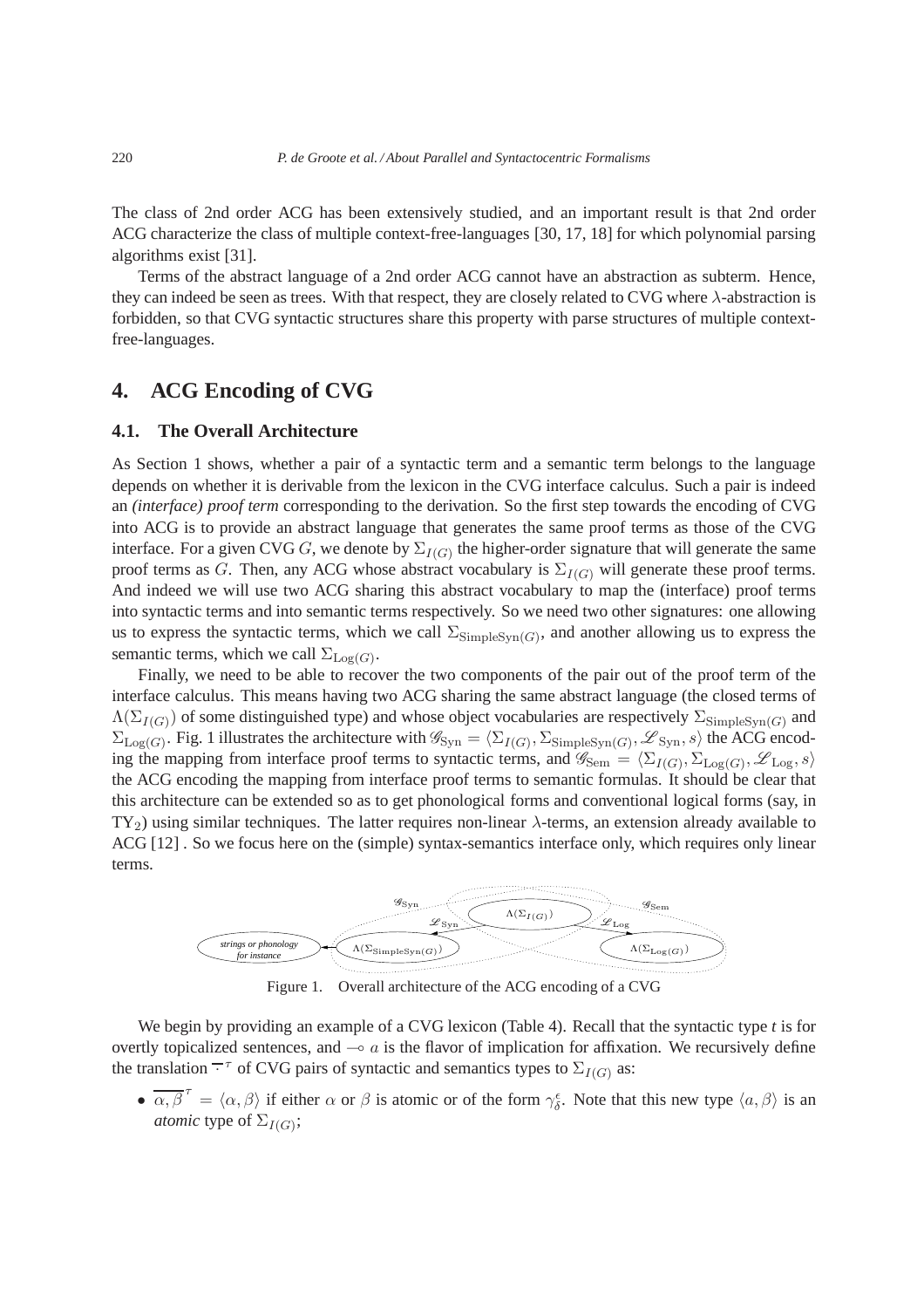•  $\overline{\alpha \circ \beta, \alpha' \circ \beta'}^{\tau} = \overline{\alpha, \alpha'}^{\tau} \circ \overline{\beta, \beta'}^{\tau}$ 6.

When inductively ranging over the set of types provided by the CVG lexicon, we get all the atomic types of  $\Sigma_{I(G)}$ . Then, for any  $w, f : \alpha, \beta$  of the CVG lexicon of G, we add the constant  $\overline{w, f}^c = w$  of type  $\overline{\alpha, \beta}^{\tau}$  to the signature  $\Sigma_{I(G)}$ .

The application of  $\overline{\cdot}^c$  and  $\overline{\cdot}^{\tau}$  to the lexicon of Table 4 yields the signature  $\Sigma_{I(G)}$  of Table 5. Being able to use the constants associated to the topicalization operators in building new terms requires additional constants having e.g.  $\langle np, \iota^{\pi}_{\pi} \rangle$  as parameters. We delay this construct to Sect. 4.2.

Table 4. CVG lexicon for topicalization

Chris, C :  $np, \iota$  (bp, top' :  $np \rightarrow a \ np_s^t, \iota \rightarrow \iota_\pi^{\pi}$  $\mathsf{liked}, \mathsf{like':} \quad np \rightharpoonup_{\mathsf{c}} np \rightharpoonup_{\mathsf{s}} s, \iota \rightharpoonup \iota \rightharpoonup \pi \quad \mathsf{top}_{\mathsf{in}\text{-}\mathsf{situ}}, \mathsf{top':} \quad np \rightharpoonup_{\mathsf{a}} np, \iota \rightharpoonup \iota \pi$ 

Table 5. ACG translation of the CVG lexicon for topicalization

CHRIS:  $\langle np, \iota \rangle$  TOP :  $\langle np, \iota \rangle \rightarrow \langle np_s^{\dagger}, \iota_n^{\pi} \rangle$ LIKED :  $\langle np, \iota \rangle \to \langle np, \iota \rangle \to \langle s, \pi \rangle$  TOP<sub>IN-SITU</sub> :  $\langle np, \iota \rangle \to \langle np, \iota_{\pi}^{\pi} \rangle$ 

Constants and types in  $\Sigma_{\text{SimpleSyn}(G)}$  and  $\Sigma_{\text{Log}(G)}$  simply reflect that we want them to build terms in the syntax and in the semantics respectively. First, note that a term of type  $\alpha_{\beta}^{\gamma}$  $\beta$ , according to the CVG rules, can be applied to a term of type  $\alpha \to \beta$  to return a term of type  $\gamma$ . Moreover, the type  $\alpha_{\beta}^{\gamma}$  $\frac{\gamma}{\beta}$  does not exist in any of the ACG object vocabularies. Hence we recursively define the  $\lceil \cdot \rceil$  function that turns CVG syntactic and semantic types into linear types (as used in higher-order signatures) as:

- $[a] = a$  if a is atomic
- $\lbrack \alpha \rbrack^{\gamma}$  $\begin{bmatrix} \gamma \\ \beta \end{bmatrix} = (\llbracket \alpha \rrbracket \multimap \llbracket \beta \rrbracket) \multimap \llbracket \gamma \rrbracket$
- $\lbrack \alpha \circ_{\mathbf{x}} \beta \rbrack = \lbrack \alpha \rbrack \circ \lbrack \beta \rbrack$

Then, for any CVG constant  $w, f : \alpha, \beta$  we have  $\overline{w, f}^c = w : \overline{\alpha, \beta}^\tau$  in  $\Sigma_{I(G)}$ :

$$
\begin{array}{rcl}\n\mathscr{L}_{\text{Syn}}(\mathbf{w}) & = & w & \mathscr{L}_{\text{Log}}(\mathbf{w}) & = & f \\
\mathscr{L}_{\text{Syn}}(\overline{\alpha}, \overline{\beta}^{\tau}) = & \llbracket \alpha \rrbracket & \mathscr{L}_{\text{Log}}(\overline{\alpha}, \overline{\beta}^{\tau}) = & \llbracket \beta \rrbracket\n\end{array}
$$

So the lexicon of Table 4 gives<sup>7</sup>:

$$
\begin{array}{lll}\mathscr{L}_{\text{Syn}}(\text{CHRIS})&=\text{Chris} &\mathscr{L}_{\text{Syn}}(\text{LiKED})&=\lambda x y.\big[^{\text{s}} y \,\big[\text{liked} \; x^{\text{c}}\big]\big]\\ \mathscr{L}_{\text{Log}}(\text{CHRIS})&=\text{C} &\mathscr{L}_{\text{Log}}(\text{LiKED})&=\lambda x y.\text{like'}\,y\,x\end{array}
$$

<sup>&</sup>lt;sup>6</sup>This translation preserves the order of the types. Hence, in the ACG settings, it allows abstraction everywhere. This does not fulfill one of the CVG requirements. However, since it is always possible from an ACG  $\mathscr G$  to build a new ACG  $\mathscr G'$  such that  $\mathcal{O}(\mathscr{G}') = \{t \in \mathcal{A}(\mathscr{G}) | t \text{ consists only in applications}\}$  (it's enough to transform  $\mathscr{G}$  into  $\mathscr{G}'$  as in [15, Chap. 7] where  $\mathscr{G}'$  is a second order ACG), we can assume without loss of generality that we here deal only with second order terms.

<sup>&</sup>lt;sup>7</sup>In order to help recognizing the CVG syntactic forms, we use additional operators of arity 2 in  $\Sigma_{\text{SimpleSyn}(G)}$ :  $\begin{bmatrix} s & p \end{bmatrix}$  instead of writing  $(p s)$  when p is of type  $\alpha \rightarrow_{s} \beta$  and  $[p c^x]$  instead of just  $(p c)$  when p is of type  $\alpha \rightarrow_{x} \beta$  with  $x \neq s$ . This syntactic sugar is not sufficient to model the different flavors of implication in CVG. While we don't give the proof here, flavors on implication can be simulated with suitable (flavored) types using for all flavors f the translation  $[\cdot]_f$  such that  $[B]_f = B_f$  if B is an atomic type and  $\left[\beta - \log \gamma\right]_f = \left[\beta\right]_g \rightarrow \left[\gamma\right]_f$ .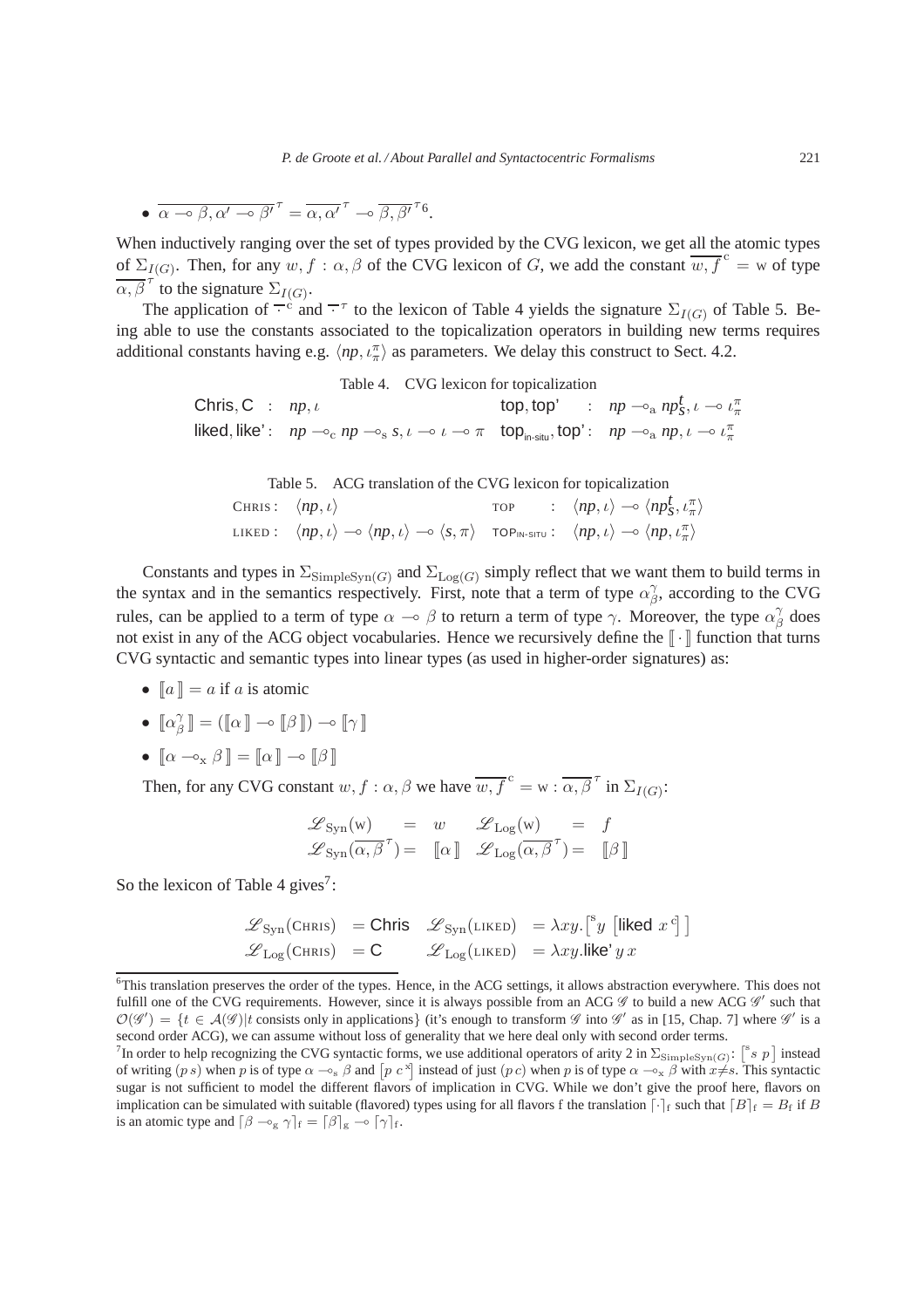And we get the trivial translations:

$$
\mathcal{L}_{Syn}(\text{liked SANDY CHRIS}) = \begin{bmatrix} {^{8}} \text{Chris} & \text{[likelihood Sandy} \, {^{6}} \end{bmatrix} : s
$$
\n
$$
\mathcal{L}_{Log}(\text{LIKED SANDY CHRIS}) = \text{like' C Sandy'} : \pi
$$

## **4.2. On the Encoding of CVG Rules**

#### **4.2.1. Abstraction and Modus Ponens**

There is a trivial one-to-one mapping between the CVG rules Lexicon, Trace, and Subject and Complement Modus Ponens, and the standard typing rules of linear  $\lambda$ -calculus of ACG: constant typing rule (non logical axiom), identity rule and application. So the ACG derivation that proves  $\vdash_{\Sigma_{I(G)}}$ LIKED SANDY CHRIS :  $\langle s, \pi \rangle$  in  $\Lambda(\Sigma_{I(G)})$ :

$$
\frac{\leftarrow \text{LIKED}: \langle np \multimap np \multimap s, \iota \multimap \iota \multimap \pi \rangle \cdot \text{cons} \cdot \leftarrow \text{SANDY}: \langle np, \iota \rangle \cdot \text{cons}}{\leftarrow \text{LIKED SANDY}: \langle np \multimap s, \iota \multimap \pi \rangle \cdot \leftarrow \text{LIKED SANDY}: \langle np, \iota \rangle \cdot \text{cons} \cdot \leftarrow \text{CIRIS}: \langle np, \iota \rangle \cdot \text{cons} \cdot \leftarrow \text{INED} \cdot \text{SANDY}: \langle np, \iota \rangle \cdot \text{cons} \cdot \leftarrow \text{INED} \cdot \text{SANDY}: \langle s, \pi \rangle \cdot \leftarrow \text{INED} \cdot \text{SANDY}: \langle s, \pi \rangle \cdot \leftarrow \text{INED} \cdot \text{SANDY}: \langle s, \pi \rangle \cdot \leftarrow \text{INED} \cdot \text{SANDY}: \langle s, \pi \rangle \cdot \leftarrow \text{INED} \cdot \text{SANDY}: \langle s, \pi \rangle \cdot \leftarrow \text{INED} \cdot \text{SANDY}: \langle s, \pi \rangle \cdot \leftarrow \text{INED} \cdot \text{SANDY}: \langle s, \pi \rangle \cdot \leftarrow \text{INED} \cdot \text{SANDY}: \langle s, \pi \rangle \cdot \leftarrow \text{INED} \cdot \text{SANDY}: \langle s, \pi \rangle \cdot \leftarrow \text{INED} \cdot \text{SANDY}: \langle s, \pi \rangle \cdot \leftarrow \text{INED} \cdot \text{SANDY}: \langle s, \pi \rangle \cdot \leftarrow \text{INED} \cdot \text{SNDY}: \langle s, \pi \rangle \cdot \leftarrow \text{INED} \cdot \text{SNDY}: \langle s, \pi \rangle \cdot \leftarrow \text{INED} \cdot \text{SNDY}: \langle s, \pi \rangle \cdot \leftarrow \text{INED} \cdot \text{SNDY}: \langle s, \pi \rangle \cdot \leftarrow \text{INED} \cdot \text{SNDY}: \langle s, \pi \rangle \cdot \leftarrow \text{INED} \cdot \text{SNDY}: \langle s, \pi \rangle \cdot \leftarrow \text{INED} \cdot \text{SNDY}: \langle s, \pi \rangle \cdot \leftarrow \text{INED} \cdot \text{SNDY}: \langle s, \pi \rangle \cdot \leftarrow \text
$$

is isomorphic to  $\vdash \lceil^s$ Chris  $\lceil$ liked Sandy <sup>c</sup> $\rceil$ , like' Sandy' C : *s*,  $\pi \dashv$  as a CVG interface derivation:

$$
\frac{\vdots \pi}{\vdots}
$$
\n
$$
\frac{\vdots \pi}{\vdots}
$$
\n
$$
\frac{\vdots \pi}{\vdots}
$$
\n
$$
\frac{\vdots \pi}{\vdots}
$$
\n
$$
\frac{\vdots \pi}{\vdots}
$$
\n
$$
\frac{\vdots \pi}{\vdots}
$$
\n
$$
\frac{\vdots \pi}{\vdots}
$$
\n
$$
\frac{\vdots \pi}{\vdots}
$$
\n
$$
\frac{\vdots \pi}{\vdots}
$$
\n
$$
\frac{\vdots \pi}{\vdots}
$$
\n
$$
\frac{\vdots \pi}{\vdots}
$$
\n
$$
\frac{\vdots \pi}{\vdots}
$$
\n
$$
\frac{\vdots \pi}{\vdots}
$$
\n
$$
\frac{\vdots \pi}{\vdots}
$$
\n
$$
\frac{\vdots \pi}{\vdots}
$$
\n
$$
\frac{\vdots \pi}{\vdots}
$$
\n
$$
\frac{\vdots \pi}{\vdots}
$$
\n
$$
\frac{\pi}{\vdots}
$$
\n
$$
\frac{\pi}{\vdots}
$$
\n
$$
\frac{\pi}{\vdots}
$$
\n
$$
\frac{\pi}{\vdots}
$$
\n
$$
\frac{\pi}{\vdots}
$$
\n
$$
\frac{\pi}{\vdots}
$$
\n
$$
\frac{\pi}{\vdots}
$$
\n
$$
\frac{\pi}{\vdots}
$$
\n
$$
\frac{\pi}{\vdots}
$$
\n
$$
\frac{\pi}{\vdots}
$$
\n
$$
\frac{\pi}{\vdots}
$$
\n
$$
\frac{\pi}{\vdots}
$$
\n
$$
\frac{\pi}{\vdots}
$$
\n
$$
\frac{\pi}{\vdots}
$$
\n
$$
\frac{\pi}{\vdots}
$$
\n
$$
\frac{\pi}{\vdots}
$$
\n
$$
\frac{\pi}{\vdots}
$$
\n
$$
\frac{\pi}{\vdots}
$$
\n
$$
\frac{\pi}{\vdots}
$$
\n
$$
\frac{\pi}{\vdots}
$$
\n
$$
\frac{\pi}{\vdots}
$$
\n
$$
\frac{\pi}{\vdots}
$$
\n
$$
\frac{\pi}{\vdots}
$$
\n
$$
\frac{\pi}{\vdots}
$$
\n
$$
\frac{\pi}{\vdots}
$$
\n

But the CVG G rule has no counterpart in the ACG type system. So it needs to be introduced using constants in  $\Sigma_{I(G)}$ .

#### **4.2.2. The G Rule**

Let's assume a CVG derivation using the following rule:

$$
\begin{array}{cccc}\n&\vdots & \pi_1 & & \vdots & \pi_2 \\
\Gamma \vdash a, d: A_B^C, D_E^F \dashv \Delta & t, x:A, D; \Gamma' \vdash b, e:B, E \dashv \Delta' \\
&\Gamma; \Gamma' \vdash a_t b, d_x e:C, F \dashv \Delta; \Delta'\n\end{array}
$$
G

and that we are able to build two terms (or two ACG derivations)  $\tau_1$  :  $\langle A_B^C, D_E^F \rangle$  and  $\tau_2$  :  $\overline{B, E}^\tau$  of  $\Lambda(\Sigma_{I(G)})$  corresponding to the two CVG derivations  $\pi_1$  and  $\pi_2$ . Then, adding a constant  $G_{\langle A_B^C, D_E^F \rangle}$  of type  $\langle A_B^C, D_E^F \rangle \to (\overline{A}, \overline{D}^T \to \overline{B}, \overline{E}^T) \to \overline{C}, \overline{F}^T$  in  $\Sigma_{I(G)}$ , we can build a new term  $G_{\langle A_B^C, D_E^F \rangle}$   $T_1(\lambda y.T_2)$ :  $\overline{C, F}^{\tau} \in \Lambda(\Sigma_{I(G)})$ . The use of this constant  $G_{\langle A_B^C, D_E^F \rangle}$  is somehow triggered by a term of type  $\langle A_B^C, D_E^F \rangle$ (for instance an in-situ operator) and results in a term with a higher-order type reminiscent the one given in CG for the same operators.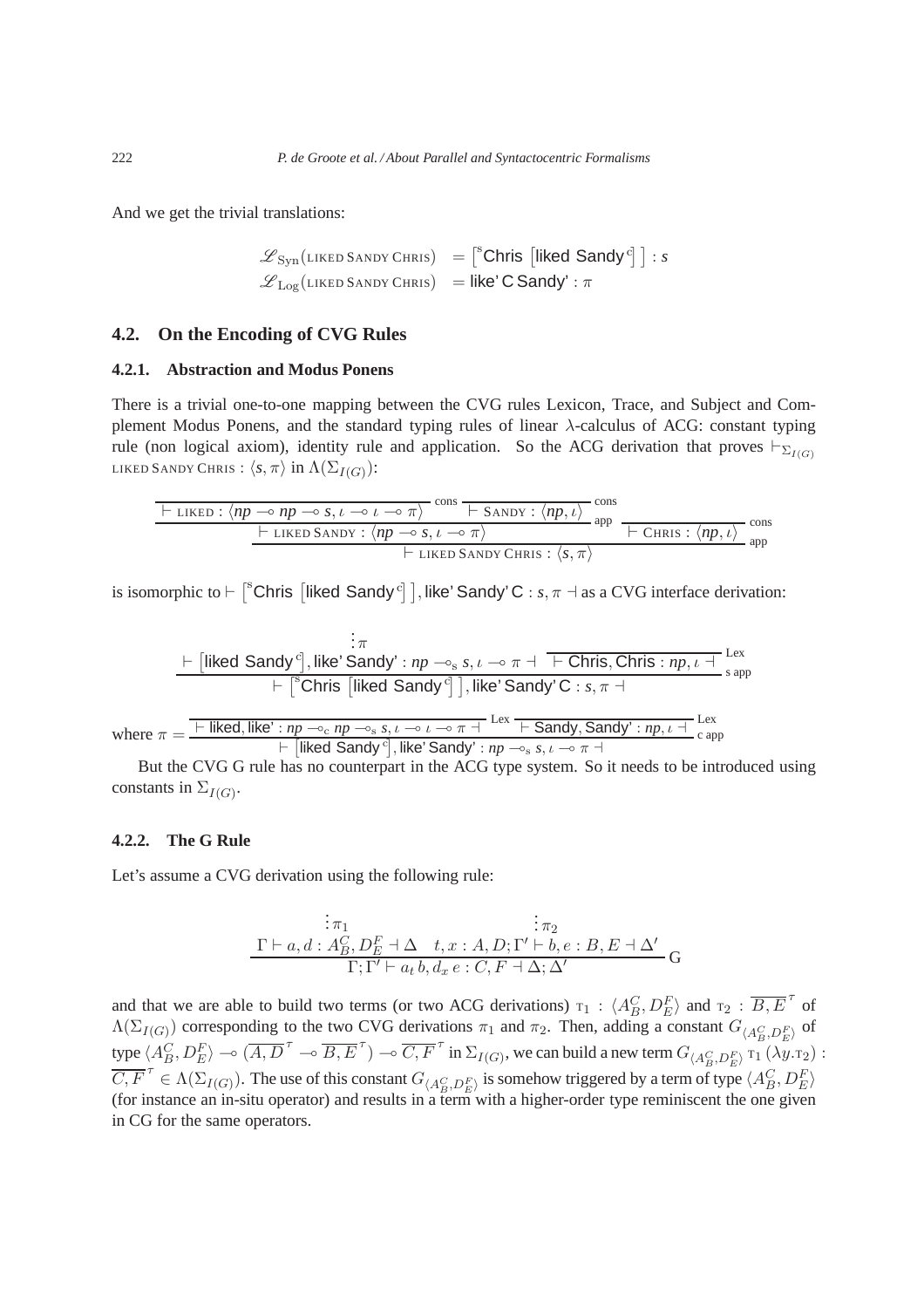It is then up to the lexicons to provide the interpretations of  $G_{\langle A_B^C, D_E^F \rangle}$  so that if:

- $\mathscr{L}_{\text{Swn}}(\mathsf{T}_1) = a$ ,
- $\mathscr{L}_{\text{Log}}(\tau_1) = d$ ,
- $\mathscr{L}_{\text{Swn}}(\mathsf{T}_2) = b$ ,
- and  $\mathscr{L}_{\text{Log}}(\mathbf{r}_2) = e$

then

- $\mathscr{L}_{\text{Syn}}(G_{\langle A_B^C, D_E^F \rangle} \tau_1(\lambda y.\tau_2)) = a(\lambda y.b)$
- and  $\mathscr{L}_{\text{Log}}(G_{\langle A_B^C, D_E^F \rangle} \tau_1(\lambda y.\tau_2)) = d(\lambda y.e).$

This is realized when  $\mathscr{L}_{\text{Syn}}(G_{\langle A_B^C, D_E^F \rangle}) = \mathscr{L}_{\text{Log}}(G_{\langle A_B^C, D_E^F \rangle}) = \lambda Q R.Q.R.$ 

A CVG derivation using the (not in-situ) topicalization lexical item and the G rule could for instance  $be^8$ :

$$
\begin{array}{c}\n\vdots \pi_{\text{Sandy top}} \\
\hline\n\vdots \pi_{\text{Chris liked}} \\
\hline\n\vdots \pi_{\text{Chris liked}} \\
\hline\n\vdots \pi_{\text{Chris liked}} \\
\hline\n\vdots \pi_{\text{Chris likely}} \\
\hline\n\vdots \pi_{\text{Chris} \text{blue}}\n\end{array}
$$

This is also isomorphic to the derivation in  $\Lambda(\Sigma_{I(G)})$  proving:

 $\vdash_{\Sigma_{I(G)}} G_{\langle np^{\mathbf{f}}_{S},\iota_{\pi}^{\pi}\rangle}(\text{top} \text{SANDY})(\lambda x.\text{LIKED } x \text{ CHRIS}) : \langle t,\pi \rangle.$  Indeed we have the derivation:

$$
\begin{array}{c}\n\vdots \pi'_{\operatorname{G\,Sandy\,top}} \\
\vdots \pi'_{\operatorname{Chris\,likelihood}} \\
\vdots \pi'_{\operatorname{Chris\,likelihood}} \\
\vdots \pi'_{\operatorname{Chris\,likelihood}} \\
\vdots \pi'_{\operatorname{Chris\,likelihood}} \\
\vdots \pi'_{\operatorname{Chris\,likelihood}} \\
\vdots \pi'_{\operatorname{Chris\,likelihood}} \\
\vdots \pi'_{\operatorname{Chris\,likelihood}} \\
\vdots \pi'_{\operatorname{Chris\,likelihood}} \\
\vdots \pi'_{\operatorname{Chris\,likelihood}} \\
\vdots \pi'_{\operatorname{Chris\,likelihood}} \\
\vdots \pi'_{\operatorname{Chris\,likelihood}} \\
\vdots \pi'_{\operatorname{Chris\,likelihood}} \\
\vdots \pi'_{\operatorname{Chris\,likelihood}} \\
\vdots \pi'_{\operatorname{Chris\,likelihood}} \\
\vdots \pi'_{\operatorname{Chris\,likelihood}} \\
\vdots \pi'_{\operatorname{Chris\,likelihood}} \\
\vdots \pi'_{\operatorname{Chris\,{{\mathcal{O}}}} \\
\vdots \pi'_{\operatorname{Chris\,{{\mathcal{O}}}} \\
\vdots \pi'_{\operatorname{Chris\,{{\mathcal{O}}}} \\
\vdots \pi'_{\operatorname{Chris\,{{\mathcal{O}}}} \\
\vdots \pi'_{\operatorname{Chris\,{{\mathcal{O}}}} \\
\vdots \pi'_{\operatorname{Chris\,{{\mathcal{O}}}} \\
\vdots \pi'_{\operatorname{Chris\,{{\mathcal{O}}}} \\
\vdots \pi'_{\operatorname{Chris\,{{\mathcal{O}}}} \\
\vdots \pi'_{\operatorname{Chris\,{{\mathcal{O}}}} \\
\vdots \pi'_{\operatorname{Chris\,{{\mathcal{O}}}} \\
\vdots \pi'_{\operatorname{Chris\,{{\mathcal{O}}}} \\
\vdots \pi'_{\operatorname{Chris\,{{\mathcal{O}}}} \\
\vdots \pi'_{\operatorname{Chris\,{{\mathcal{O}}}} \\
\vdots \pi'_{\operatorname{Chris\,{{\mathcal{O}}}} \\
\vdots \pi'_{\operatorname{Chris\,{{\mathcal{O}}}} \\
\vdots \pi'_{\operatorname{Chris\,{{\mathcal{O}}}} \\
\vdots \pi'_{\operatorname{Chris\,{{\mathcal{O}}}} \\
\vdots \pi'_{\operatorname{Chris\,{{\mathcal{O}}}} \\
\vdots \pi'_{\operatorname{
$$

.

where:

$$
\pi'_{\text{Sandy top}} = \frac{\begin{array}{c}\n\vdots \pi'_{\text{Sandy top}} \\
\hline\n\end{array}}{\begin{array}{c}\n\pi'_{\text{S,} \iota_{\pi}^{\pi}\n\end{array}} \cdot \langle np_{\mathcal{S}, \iota_{\pi}^{\pi}} \rangle \rightarrow (\langle np, \iota \rangle \rightarrow \langle \mathbf{s}, \pi \rangle) \rightarrow \langle \mathbf{t}, \pi \rangle \quad \text{cons} \\
\hline\n\end{array}} \cdot \frac{\begin{array}{c}\n\vdots \pi'_{\text{Sandy top}} \\
\hline\n\end{array}}{\begin{array}{c}\n\pi'_{\text{Sandy top}} \\
\hline\n\end{array}} = \frac{\begin{array}{c}\n\vdots \pi'_{\text{Sandy top}} \\
\hline\n\end{array}}{\begin{array}{c}\n\vdots \pi'_{\text{S,} \iota_{\pi}^{\pi}\n\end{array}} \cdot \langle np_{\mathcal{S}, \iota_{\pi}^{\pi}} \rangle \quad \text{cons} \\
\hline\n\end{array}}{\begin{array}{c}\n\vdots \pi'_{\text{S,} \iota_{\pi}^{\pi}\n\end{array}} \cdot \frac{\begin{array}{c}\n\vdots \pi'_{\text{S,} \iota_{\pi}^{\pi}\n\end{array}}{\begin{array}{c}\n\vdots \pi'_{\text{S,} \iota_{\pi}^{\pi}\n\end{array}} \cdot \frac{\begin{array}{c}\n\vdots \pi'_{\text{S,} \iota_{\pi}^{\pi}\n\end{array}}{\begin{array}{c}\n\vdots \pi'_{\text{S,} \iota_{\pi}^{\pi}\n\end{array}} \cdot \frac{\begin{array}{c}\n\vdots \pi'_{\text{S,} \iota_{\pi}^{\pi}\n\end{array}}{\begin{array}{c}\n\vdots \pi'_{\text{S,} \iota_{\pi}^{\pi}\n\end{array}} \cdot \frac{\begin{array}{c}\n\vdots \pi'_{\text{S,} \iota_{\pi}^{\pi}\n\end{array}}{\begin{array}{c}\n\vdots \pi'_{\text{S,} \iota_{\pi}^{\pi}\n\end{array}} \cdot \frac{\begin{array}{c}\n\vdots \pi'_{\text{S,} \iota_{\pi}^{\pi}\n\end{array}}{\begin{array}{c}\n\vdots \pi'_{\text{
$$

<sup>8</sup>With trivial derivations for  $\pi_{Sandy~top}$  and  $\pi_{Chris~likelihood}$ .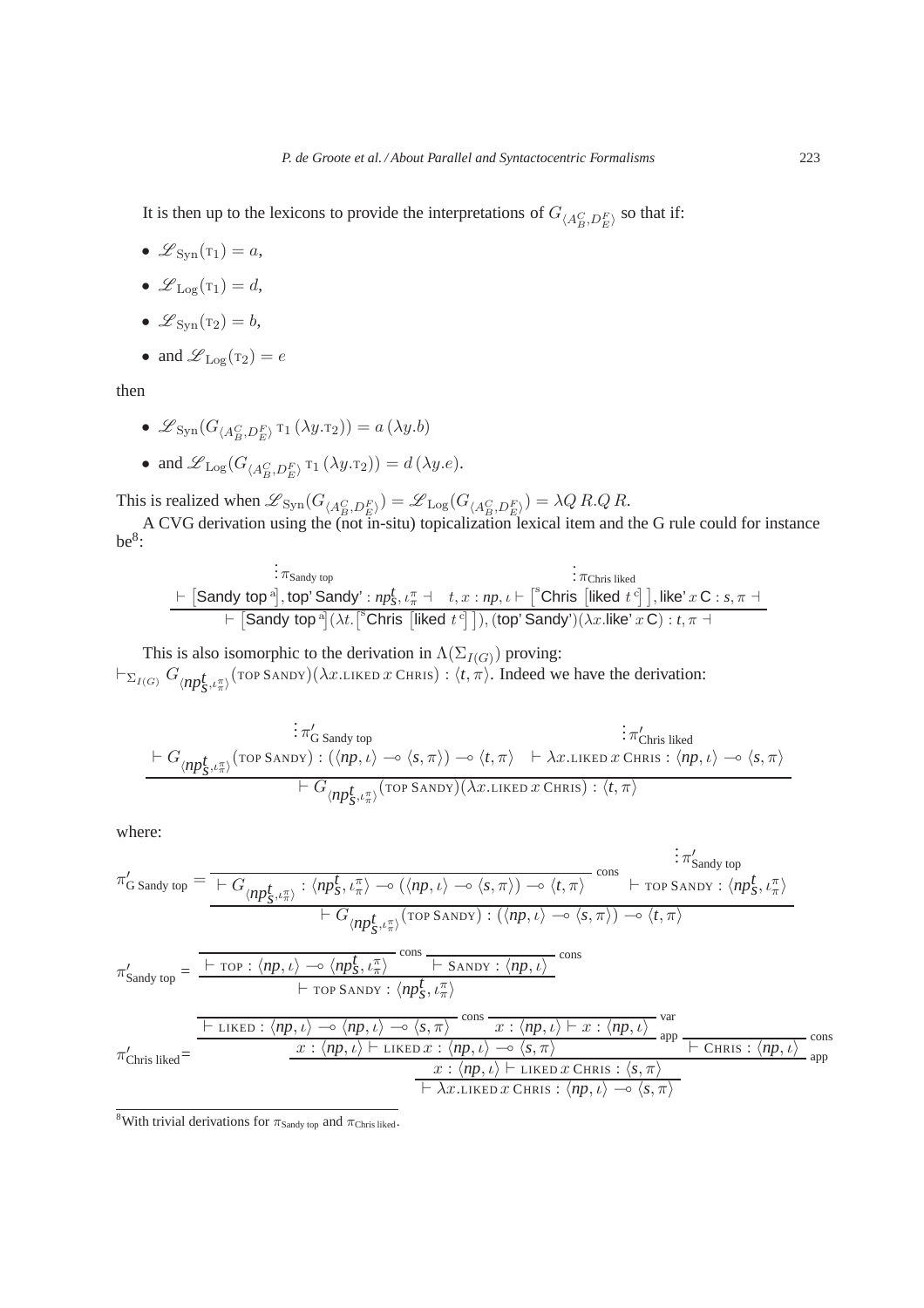Let be  $\text{\rm tr}=G_{\langle np_{S}^t, \iota_\pi^\pi\rangle}(\text{\rm torp}$  Sandy) $(\lambda x.$ Liked  $x$  Chris) :  $\langle t, \pi\rangle$ . Then with

- $\mathscr{L}_{\text{Syn}}(\text{top}) = \lambda x \cdot [\text{top } x^{\text{a}}] : [\text{np} \multimap_{\text{a}} \text{np}_S^t] = \text{np} \multimap (\text{np} \multimap s) \multimap t,$
- $\mathscr{L}_{\text{Log}}(\text{top}) = \text{top'} : \llbracket \iota \iota \frac{\pi}{\pi} \rrbracket = \iota \circ (\iota \circ \pi) \circ \pi$ ,
- and  $\mathscr{L}_{\text{Syn}}(G_{\langle np^{\mathbf{f}}_{\mathbf{S}},\iota_{\pi}^{\pi}\rangle}) = \mathscr{L}_{\text{Log}}(G_{\langle np^{\mathbf{f}}_{\mathbf{S}},\iota_{\pi}^{\pi}\rangle}) = \lambda P Q.P.Q,$

we have the expected result:

$$
\mathcal{L}_{\text{Syn}}(t) = [\text{Sandy top}^{\text{a}}] (\lambda x. [{}^{\text{s}} \text{Chris} [{\text{liked}} \ x^{\text{c}}])
$$

$$
\mathcal{L}_{\text{Log}}(t) = (\text{top}' \text{Sandy}') (\lambda x. {\text{like}}' \ x \ \text{C})
$$

### **4.3. The C and R Rules**

Section 2 shows how we can get rid of the C and R rules in CVG derivations. It brings into play an additional Shift rule and an additional operator S. It should be clear from the previous section that we could add an abstract constant corresponding to this Shift rule. The main point is that its realization in the syntactic calculus by  $\mathscr{L}_{\text{Syn}}$  should be  $S = \lambda e P.P e$  and its realization in the semantics by  $\mathscr{L}_{\text{Log}}$ should be the identity.

Technically, this would amount to have a new constant  $S_{(A,B_C^D)}$ :  $\langle a, B_C^D \rangle \to \langle A_E^E, B_C^D \rangle$  such that:

- $\mathscr{L}_{\text{Log}}(S_{\langle A, B_C^D \rangle}) = \lambda x . x : [B_C^D] \rightarrow [B_C^D]$  (this rule does not change the semantics)
- and  $\mathscr{L}_{\text{Syn}}(\mathcal{S}_{\langle A, B_C^D \rangle}) = \lambda x P.P x : \llbracket A \rrbracket \multimap (\llbracket A \rrbracket \multimap \llbracket E \rrbracket) \multimap \llbracket E \rrbracket$  (this rule shifts the syntactic type).

But since this Shift rule is meant to occur together with a G rule to model C and R, the kind of term we will actually consider is:  $t = G_{\langle A_E, B_C \rangle}(\mathcal{S}_{\langle A, B_C \rangle} x) Q$  for some  $x : \langle A, B_C^D \rangle$  and  $Q : \langle A_E^E E, B_C^D \rangle$ . And the interpretations of  $t$  in the syntactic and in the semantic calculus are:

$$
\mathcal{L}_{\text{Log}}(t) = (\lambda P Q.P Q) \qquad \mathcal{L}_{\text{Sym}}(t) = (\lambda P Q.P Q) \n((\lambda y. y) \mathcal{L}_{\text{Log}}(x)) \mathcal{L}_{\text{Log}}(Q) \qquad ((\lambda e P.P e) \mathcal{L}_{\text{Syn}}(x)) \mathcal{L}_{\text{Syn}}(Q) \n= \mathcal{L}_{\text{Log}}(x) \mathcal{L}_{\text{Log}}(Q) \qquad \qquad = \mathcal{L}_{\text{Syn}}(Q) \mathcal{L}_{\text{Syn}}(x)
$$

So basically,  $\mathscr{L}_{\text{Log}}(\lambda x Q.t) = \mathscr{L}_{\text{Log}}(G_{\langle A_E^E, B_C^D \rangle})$ , and this expresses that nothing new happens on the semantic side, while  $\mathscr{L}_{Syn}(\lambda x Q.t) = \lambda x Q.Q.x$  expresses that, somehow, the application is reversed on the syntactic side.

Rather than adding these new constants S (for each type), we integrate their interpretation into the associated  $G$  constant<sup>9</sup>. This amounts to compiling the composition of the two terms. So if we have a pair of type A,  $B_C^D$  occurring in a CVG G, we add to  $\Sigma_{I(G)}$  a new constant  $G_{\langle A, B_C^D \rangle}^S$ :  $\langle A, B_C^D \rangle \to (\overline{\langle A, B \rangle}^T \to \overline{\langle A, B \rangle}^T)$  $\overline{\langle E, C \rangle}^{\tau}$   $\rightarrow$   $\overline{\langle E, D \rangle}^{\tau}$  (basically the above term t) whose interpretations are:  $\mathscr{L}_{\text{Syn}}(G_{\langle A, B_{C}^{D} \rangle}^{\mathcal{S}})$  =  $\lambda P \, Q.Q \, P$  and  $\mathscr{L}_{\text{Syn}}(G_{\langle A,B^D_C \rangle}^{\text{S}}) = \lambda P \, Q.P \, Q.$ 

 $9$ It corresponds to the requirement that the Shift rule occurs just before the G rule in modeling the interface C and R rules with the the G rule.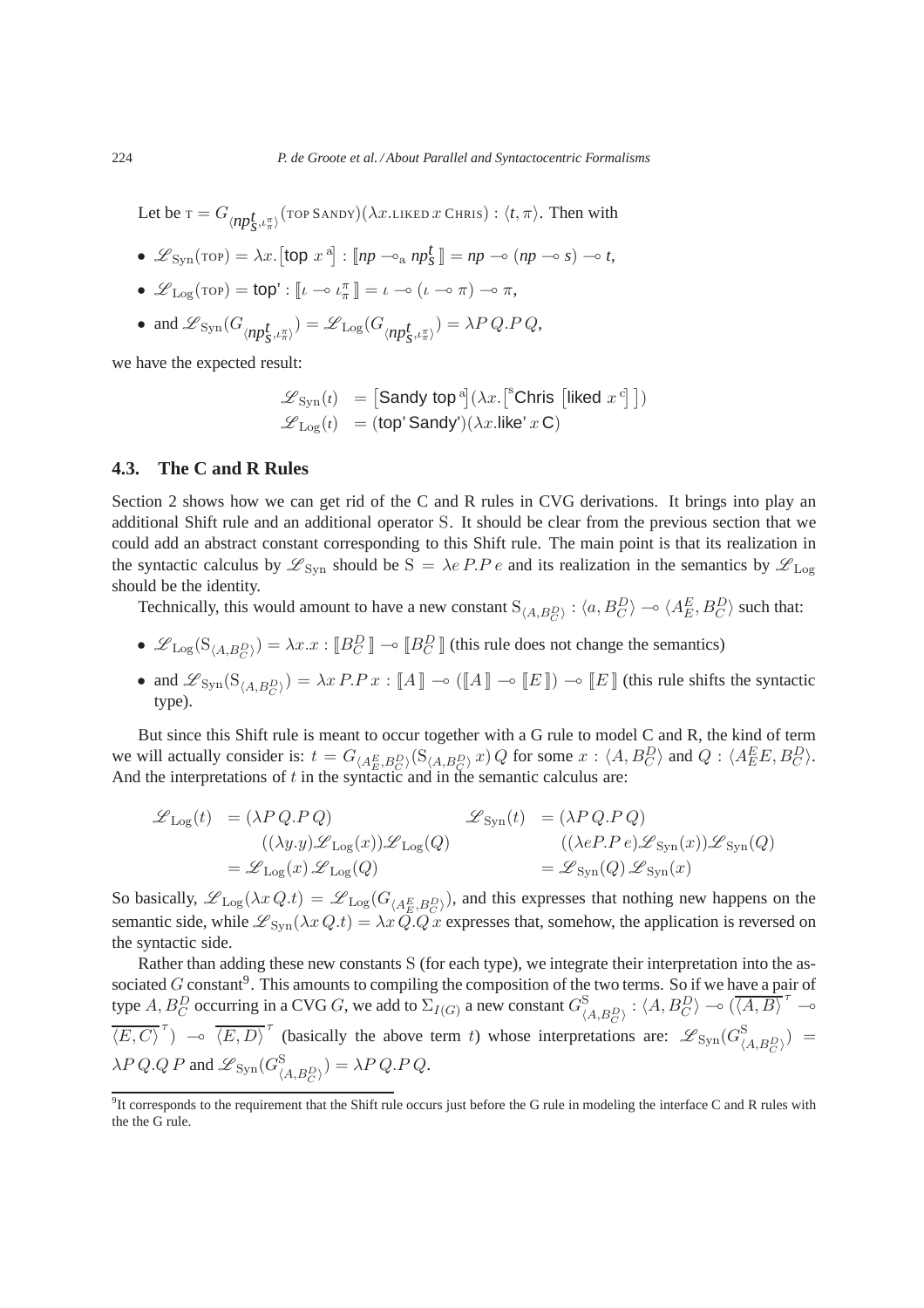For instance, if we now use the in-situ topicalizer of Table 4 (prosodically realized by a contrastive pitch accent for instance) we can have the following CVG derivation:

$$
\begin{aligned}\n&\vdots \pi_{\text{Santy top in-situ}} \\
&\quad \frac{\vdash S_{\mathcal{S}} \left[\text{Sandy top}_{\text{in-situ}}^{a}\right],\text{top}'\text{Sandy'}:np_{\mathcal{S}}^{s},\iota_{\pi}^{\pi}\; +\; t, x: np, \iota \vdash \left[^{s}\text{Chris }\left[\text{liked } t^{\text{c}}\right]\right],\text{like'}\; x\; \mathbf{C}:s,\pi \to\\
&\quad \quad \vdash (S_{\mathcal{S}} \left[\text{Sandy top}_{\text{in-situ}}^{a}\right]) (\lambda t.\left[^{s}\text{Chris }\left[\text{liked } t^{\text{c}}\right]\right]),(\text{top'}\text{Sandy'}) (\lambda x.\text{like'}\; x\; \mathbf{C}):s,\pi \to\\
&\quad \quad \frac{\vdash \text{top}_{\text{in-situ}},\text{top'}:np \multimap_a np, \iota \multimap \iota_{\pi}^{\pi}\; +\; \text{Lex }\left[\text{Sandy},\text{Sandy'}:np, \iota \to\\
&\quad \quad \vdash \left[\text{Sandy top}_{\text{in-situ}}^{a}\right],\text{top'}\text{Sandy'}:np, \iota_{\pi}^{\pi}\; +\right]}{\left[\text{Sandy top}_{\text{in-situ}}^{a}\right],\text{top'}\text{Sandy'}:np_{\mathcal{S}}, \iota_{\pi}^{\pi}\; +\right]}\text{Shift}_{\mathcal{S}} \\
&\quad \quad \text{Note that:}\n\end{aligned}
$$

$$
(S_{\mathcal{S}}\left[\text{Sandy top}_{\text{in-situ}}^{a}\right])_{t}\left(\left[\text{^{8}Chris}\left[\text{liked } t^{c}\right]\right]\right) = ((\lambda e P.P e) \left[\text{Sandy top}_{\text{in-situ}}^{a}\right])
$$
\n
$$
(\lambda t \cdot \left[\text{^{8}Chris}\left[\text{liked } t^{c}\right]\right])
$$
\n
$$
=_{\beta} \left[\text{^{8}Chris}\left[\text{liked}\left[\text{Sandy top}_{\text{in-situ}}^{a}\right]c\right]\right]
$$

In order to map this derivation to an ACG term, we use the constant  $\tau_{\Omega}P_{IN-SITU}$  :  $\langle np, \iota \rangle \to \langle np, \iota \pi \rangle$  and the constant that will simulate the G rule and the Shift rule together  $G_{\langle np,\iota_n^{\pi}\rangle}^{\mathcal{S}}$  :  $\langle np,\iota_n^{\pi}\rangle$   $\sim$   $(\langle np,\iota \rangle$   $\sim$  $\langle s, \pi \rangle$  →  $\langle s, \pi \rangle$  such that, according to what precedes:

• 
$$
\mathscr{L}_{\text{Syn}}(G_{\langle np,\iota_n^{\pi}\rangle}^{\mathcal{S}}) = \lambda P Q.Q P
$$

• and 
$$
\mathcal{L}_{\text{Log}}(G_{\langle np,\iota_{\pi}^{\pi}\rangle}^{\mathcal{S}}) = \lambda P Q.P.Q.
$$

These syntactic and semantic linearizations of in-situ operators are analogous to the one used in [26] to provide a simple syntax to CG.

Then the previous CVG derivation corresponds to the following term of  $\Lambda(\Sigma_{I(G)})$ :

$$
t = G_{\langle \text{np}, \iota_\pi^\pi \rangle}^\mathrm{S}(\text{top}_{\text{in-situ}} \, \text{Sandy})(\lambda x.\text{liked } x \, \text{Chris})
$$

and its expected realizations as syntactic and semantic terms are:

$$
\begin{array}{ll}\mathscr{L}_{\text{Syn}}(t)&=\displaystyle (\lambda P\,Q.Q\,P)(\big[\text{Sandy top}_{\text{in-situ}}^{\text{a}}\big]\big) & \mathscr{L}_{\text{Log}}(t)&=\displaystyle (\lambda P\,Q.P\,Q)(\text{top}'\,\text{Sandy}')\\&\displaystyle (\lambda x.\big[\text{``Christ }\big[\text{liked}\ {x}^c\big]\,\big]) & \displaystyle (\lambda x,\text{like'}\ {x}\,C)\\&=\big[\text{``Christ }\big[\text{liked}\ \big[\text{Sandy top}_{\text{in-situ}}^{\text{a}}\big]\,\big]^c\big]\bigg)&=\displaystyle (\text{top}'\,\text{Sandy}')(\lambda x.\text{like'}\ {x}\,C) \end{array}
$$

Finally the  $G_{\langle\alpha,\beta\rangle}$  and  $G_{\langle\alpha,\beta\rangle}^{\rm S}$  $\mathcal{L}_{\langle \alpha,\beta \rangle}^{\mathcal{S}}$  are the only constants of the abstract signature having higher-order types. Hence, they are the only ones that will possibly trigger abstractions, fulfilling the CVG requirement.

When used in quantifier modeling, ambiguities are dealt with in CVG by the non determinism of the order in which semantic operators are retrieved from the store. This corresponds to the (reverse) order in which their ACG encoding are applied in the final term. However, as they stand, neither account constrains this order. Hence, when several quantifiers occur in the same sentence, all the relative orders of the quantifiers are possible as the next section exemplifies.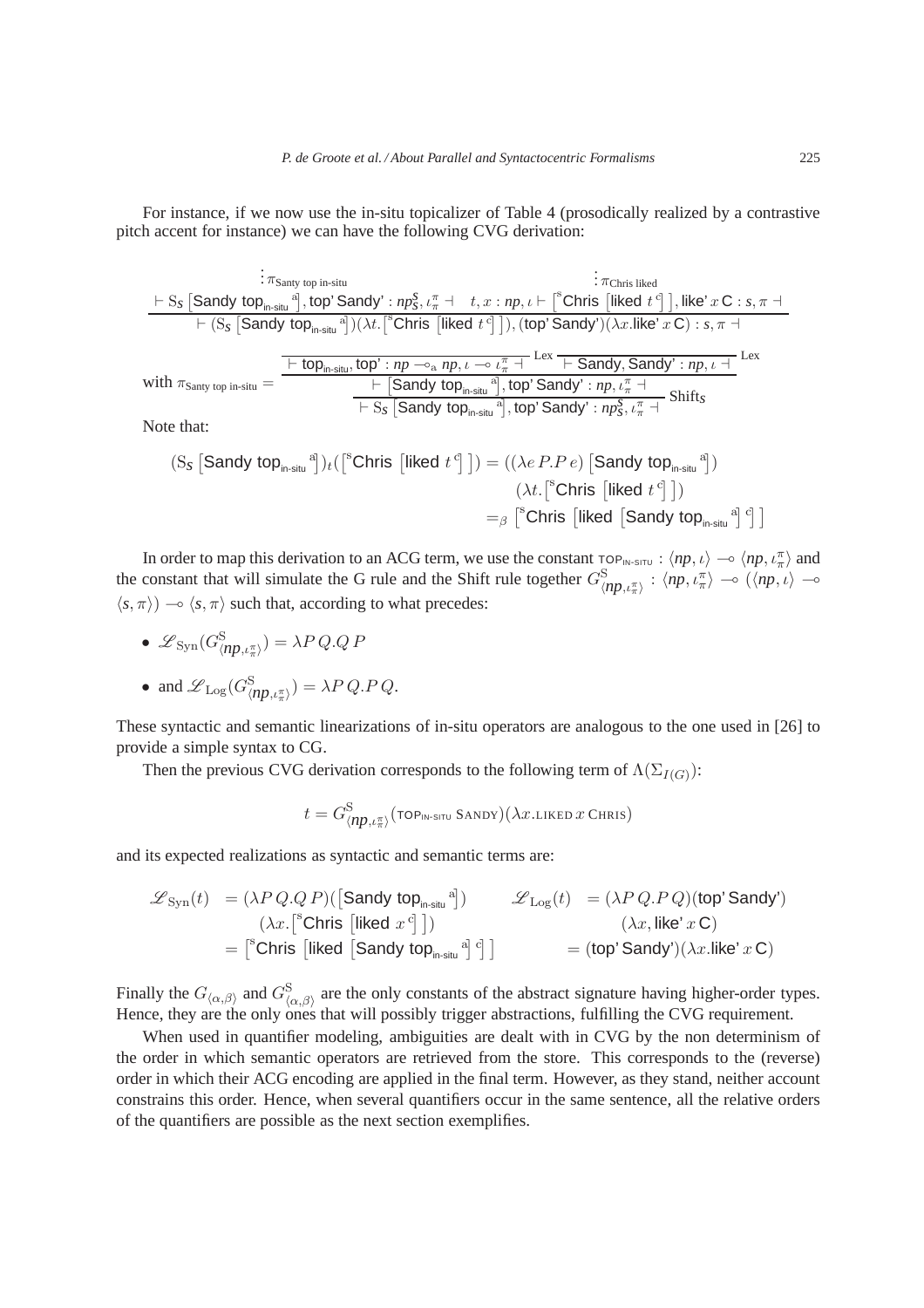# **5. Examples**

### **5.1.** *De Re* **and** *De Dicto* **Readings**

Quantification is a typical example of covert movement where the semantic scope of QNP is underdetermined by their syntactic position. Incidentally, when two (or more) of these expressions occur in the same sentence, the underdetermination gives rise to several possible relative semantic scope. Table 6 gives a straightforward example of how QNP are encoded in CVG: while the syntactic type is *np*, as expected, the semantic type using a Gazdar type constructor  $\iota_{\pi}^{\pi}$ .

> Table 6. CVG lexicon for quantifier scope fragment everyone, ev' :  $np, \iota_{\pi}^{\pi}$ someone, so':  $np, \iota_{\pi}^{\pi}$ thought, think':  $s \to np \to s, \pi \to \iota \to \pi$  Kim, K :  $np, \iota$

| Let $\pi''_{\text{de dicto}}$ be the following derivation:                                                                                                                                                                                                                                                                                     |
|------------------------------------------------------------------------------------------------------------------------------------------------------------------------------------------------------------------------------------------------------------------------------------------------------------------------------------------------|
|                                                                                                                                                                                                                                                                                                                                                |
|                                                                                                                                                                                                                                                                                                                                                |
| <b>Example 18 F</b> Everyone, ev' : np, $\iota_{\pi}^{\pi}$ Lex<br>F Kim, K : np, $\iota$ + Lex<br>Example 2 Lex<br>F Liked, like' $\iota$ np $\multimap$ np $\multimap$ s, $\iota \multimap$ n $\vdash$ Lex<br>F Liked everyone $\circ$ , like' $x : np \multimap$ s, $\iota \multimap$ n $\vdash$ e                                          |
| $\frac{1}{1+\lceil^8 \text{Kim }\rceil}$ [liked everyone <sup>c</sup> ] ], like' x K : s, $\pi \dashv \text{ev}'_x : \iota^{\pi}_x$<br>$\frac{1}{1+\lceil^8 \text{Kim }\rceil}$ [liked everyone <sup>c</sup> ] ], (ev' <sub>x</sub> (like' x K)) : s, $\pi \dashv R$                                                                           |
|                                                                                                                                                                                                                                                                                                                                                |
| and $\pi'_{\text{de dicto}}$ be:                                                                                                                                                                                                                                                                                                               |
| $\frac{1}{2} \pi_{\text{de dicto}}^{\prime\prime}$                                                                                                                                                                                                                                                                                             |
| <u>Fithought, think': s → np → s, <math>\pi</math> → i → <math>\pi</math> + Lex + [<sup>s</sup>Kim [liked everyone<sup>c</sup>]], (ev'<sub>x</sub> (like' x K)) : s, <math>\pi</math> + <br/>+ [thought [<sup>s</sup>Kim [liked everyone<sup>c</sup>]]<sup>c</sup>], think' (ev'<sub>x</sub> (like' x K)) : np → s, i → <math>\pi</math> +</u> |
|                                                                                                                                                                                                                                                                                                                                                |
| and $\pi_{\text{de dicto}}$ be:                                                                                                                                                                                                                                                                                                                |
| $\frac{1}{2}\pi_{\text{de dicto}}^{\prime}$                                                                                                                                                                                                                                                                                                    |
| $\overline{+$ Chris, Chris: $np, \iota$ + $\overline{+}$ Lex $\overline{+}$ [thought $\overline{+}$ Kim [liked everyone $\overline{c}$ ] $\overline{c}$ ], think' (ev' <sub>x</sub> (like' x K)) : $np \to s, \iota \to \pi$ +                                                                                                                 |
| $\vdash \lceil^s$ Chris $\lceil th$ ought $\lceil^s$ Kim $\lceil$ liked everyone <sup>c</sup> $\rceil$ $\lceil$ $\lceil$ , think' (ev' <sub>x</sub> (like' x KR)) C : s, $\pi$ $\dashv$                                                                                                                                                        |
| Then $\pi_{\text{de dicto}}$ is a CVG interface derivation for the narrow scope reading of the sentence <i>Chris thought</i>                                                                                                                                                                                                                   |
| Kim liked everyone.                                                                                                                                                                                                                                                                                                                            |
| Let now $\pi''_{\text{de re}}$ be the following derivation:                                                                                                                                                                                                                                                                                    |
|                                                                                                                                                                                                                                                                                                                                                |
| $\frac{\overline{}}{\sqrt{1-\text{tiked}}},\text{like'}: np \rightarrow_{\text{c}} np \rightarrow_{\text{s}} s, \iota \rightarrow \iota \rightarrow \pi + \text{Lex}\xrightarrow{\overline{1-\text{everyone}}}, x : np, \iota \rightarrow \text{ev}^*, \iota \rightarrow \tau$                                                                 |
| $\frac{1}{1 + \text{Kim}, \text{K}: np, \iota + \text{lex}}$ Lex $\frac{1}{1 + \text{[likelihood everywhere]}, \text{like } x : np \rightarrow_{\text{s}} s, \iota \rightarrow \pi + \text{ev}'_x : \iota^{\pi}_x}$                                                                                                                            |
| $\overline{a} \vdash \overline{a}^s$ Kim [liked everyone <sup>c</sup> ], like' x K : s, $\pi \dashv \text{ev}_x : L^{\pi}_x$                                                                                                                                                                                                                   |
|                                                                                                                                                                                                                                                                                                                                                |
| and $\pi'_{\text{de re}}$ :                                                                                                                                                                                                                                                                                                                    |
| $\frac{1}{2}$ $\pi_{\text{de re}}^{\prime\prime}$                                                                                                                                                                                                                                                                                              |
| $\boxed{\vdash \text{thought}, \text{think'} : s \multimap np \multimap s, \pi \multimap t \multimap \pi \dashv \text{ } }$ Lex $\vdash \text{ } \mid^s$ Kim [liked everyone $\text{ }^c$ ], (like' $x \mathsf{K}$ ) : $s, \pi \dashv \text{ev}'_x : \iota^{\pi}_x$                                                                            |

 $\vdash$  [thought  $\left[\begin{array}{c}\n\overline{\text{Kim}} \\
\overline{\text{Kim}}\n\end{array}\right]\left[\begin{array}{c}\text{like}\end{array}\right]$   $\left[\begin{array}{c}\text{in } \\ \text{in } \\ \text{Kic}\n\end{array}\right]$  (like' x K) :  $np \rightarrow s, \iota \rightarrow \pi + \text{ev}_x : \iota_\pi^T$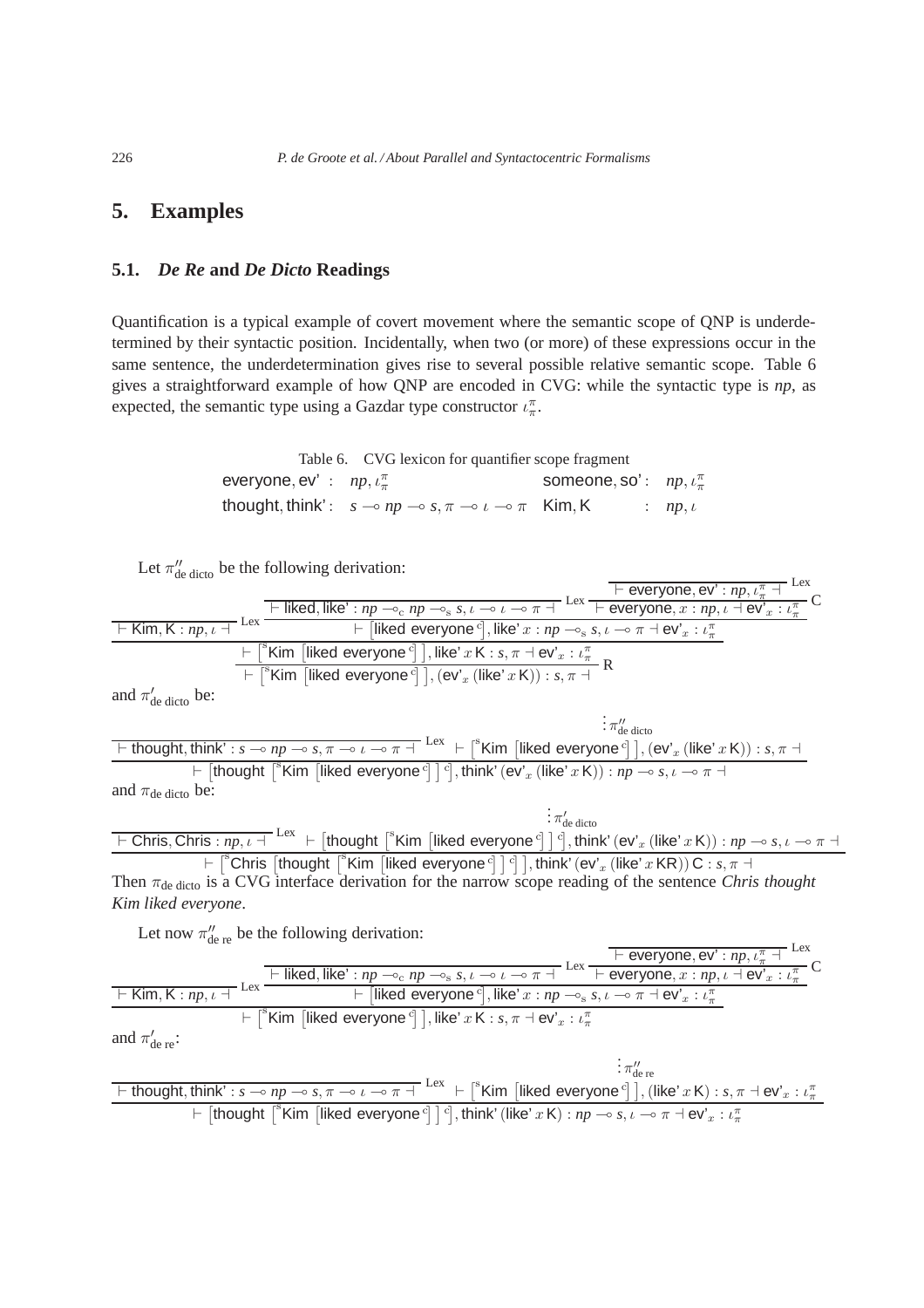and  $\pi_{\text{de re}}$ :

 $\vdash$  Chris, Chris :  $np, \iota$  + :  $\pi'_{\text{de re}}$  $\vdash$  [thought  $\lceil$ <sup>s</sup> Kim [liked everyone<sup>c</sup>]  $\rceil$ <sup>c</sup>], think' (like' x K) :  $np \multimap s, \iota \multimap \pi \dashv \textsf{ev}'_x : \iota_\pi^{\pi}$  $\begin{aligned} \left. + \left[ \right. ^{\mathsf{s}}\mathsf{Chris} \left[ \mathsf{thought} \left[ \right. ^{\mathsf{s}}\mathsf{Kim} \left[ \mathsf{liked} \mathsf{ everyone} \right. ^{\mathsf{c}} \right] \right] \right], \mathsf{think}'\left( \mathsf{ev}'_x \left( \mathsf{like}' x \, \mathsf{KR} \right) \right) \mathsf{C} : s, \pi \dashv \mathsf{ev}'_x : \iota^{\pi}_x \\ \left. + \left[ \right. ^{\mathsf{s}}\mathsf{Chris} \left[ \mathsf{thought} \left[ \right. ^{\mathsf{s}}\mathsf{Kim} \left[ \mathsf{$ 

Then  $\pi_{\text{de re}}$  provides the wide scope reading of the sentence *Chris thought Kim liked everyone*.

Using the ACG translation of this CVG fragment given in Table 7, the two derivations  $\pi_{de\,dicto}$  and  $\pi_{\text{de re}}$  correspond to the following terms of type  $\langle s, \pi \rangle$  respectively:

 $\bullet$   $t_{\rm de\,dicto} =$  thought  $(G_{\langle np,\iota_{\pi}^{\pi}\rangle}^{\rm S}$  everyone  $(\lambda x.$ Like  $x$  Kim)) Chris

• 
$$
t_{\text{de re}} = G^{\text{S}}_{\langle np, \iota^{\pi}_\pi \rangle}
$$
 everywhere ( $\lambda x$ .  
thought (like x Kin) Chris)

We can check that:

$$
\mathcal{L}_{\text{Syn}}(t_{\text{de dicto}}) = \begin{bmatrix} ^{\text{s}} \text{Chris} \left[ \text{though } ((\lambda x. [ ^{\text{s}} \text{Kim} \left[ \text{ liked } x^{\text{c}} \right] \right) \text{ everywhere})^{\text{c}} \right] \\ \rightarrow_{\beta} [ ^{\text{s}} \text{Chris} \left[ \text{though } [ ^{\text{s}} \text{Kim} \left[ \text{ liked everyone}^{\text{c}} \right] \right]^{\text{c}} \right] \\ \mathcal{L}_{\text{Syn}}(t_{\text{de re}}) = (\lambda x. [ ^{\text{s}} \text{Chris} \left[ \text{though } [ ^{\text{s}} \text{Kim} \left[ \text{like } x^{\text{c}} \right] \right]^{\text{c}} \right] \text{) everyone} \\ \rightarrow_{\beta} [ ^{\text{s}} \text{Chris} \left[ \text{though } [ ^{\text{s}} \text{Kim} \left[ \text{like everywhere}^{\text{c}} \right] \right]^{\text{c}} \right]
$$

while

$$
\mathcal{L}_{\text{Log}}(t_{\text{de dicto}}) = \text{think}'(\text{ev}'(\lambda x.\text{like}' x \text{ K})\text{C})
$$

$$
\mathcal{L}_{\text{Log}}(t_{\text{de re}}) = \text{ev}'(\lambda x.\text{think}'(\text{like}' x \text{ K})\text{C})
$$

| Table 7. ACG translation of the CVG lexicon for quantifier scope fragment                                            |                                                                                                                                                                                                |                                              |                                                                                               |  |
|----------------------------------------------------------------------------------------------------------------------|------------------------------------------------------------------------------------------------------------------------------------------------------------------------------------------------|----------------------------------------------|-----------------------------------------------------------------------------------------------|--|
| <b>EVERYONE</b>                                                                                                      | : $\langle np, \iota^{\pi}_\pi \rangle$                                                                                                                                                        | SOMEONE                                      | : $\langle np, \iota_{\pi}^{\pi} \rangle$                                                     |  |
|                                                                                                                      | $\mathscr{L}_{\text{Syn}}(\text{EVERYONE}) =$ <b>everyone</b> : <i>np</i>                                                                                                                      |                                              | $\mathscr{L}_{\text{Syn}}(\text{somence}) =$ someone: <i>np</i>                               |  |
|                                                                                                                      | $\mathscr{L}_{\text{Log}}(\text{EVERYONE}) = \text{ev}' : (\iota \multimap \pi) \multimap \pi$                                                                                                 |                                              | $\mathscr{L}_{\text{Log}}(\text{somence}) = \text{SO}' : (\iota \multimap \pi) \multimap \pi$ |  |
|                                                                                                                      | THOUGHT : $\langle s, \pi \rangle \rightarrow \langle np, \iota \rangle \rightarrow \langle s, \pi \rangle$                                                                                    | KIM                                          | : $\langle np, \iota \rangle$                                                                 |  |
|                                                                                                                      | $\mathscr{L}_{\text{Syn}}(\text{thoudiff}) = \lambda \omega s. \int^s s \left[ \text{thought } \omega^c \right] : s \to np \to s \quad \mathscr{L}_{\text{Syn}}(\text{KIM}) = \text{Kim} : np$ |                                              |                                                                                               |  |
|                                                                                                                      | $\mathscr{L}_{\text{Log}}(\text{thouGHT}) = \lambda \omega \cdot \text{think}' \omega \cdot \omega \cdot \omega \cdot \omega \cdot \pi$                                                        | $\mathscr{L}_{\text{Log}}(KIM)$ = K: $\iota$ |                                                                                               |  |
| $G^{\rm S}_{\langle np,\iota_\pi^\pi\rangle}$                                                                        | $\langle np, \iota_{\pi}^{\pi} \rangle \rightarrow (\langle np, \iota \rangle \rightarrow \langle s, \pi \rangle) \rightarrow \langle s, \pi \rangle$                                          |                                              |                                                                                               |  |
| $\mathscr{L}_{\text{Syn}}(G_{\langle np,\iota_n^{\pi}\rangle}^{\text{S}}) = \lambda PQ.Q.P$                          |                                                                                                                                                                                                |                                              |                                                                                               |  |
| $\mathscr{L}_{\text{Log}}(G_{\langle \textit{np}, \iota_\pi^\pi \rangle}^{\circlearrowleft}) \quad = \lambda PQ.P.Q$ |                                                                                                                                                                                                |                                              |                                                                                               |  |

### **5.2. Quantification**

The previous section presents an example of scope ambiguity arising from where in the derivation the R rule occurs. We now consider scope ambiguity corresponding to different orders in retrieving the components from the store. Lexicon of Table 6 allows us to build the derivations (detailed in Example 1.1 and not repeated here)  $\pi_{Subj.}$  wide scope and  $\pi_{Obj.}$  wide scope, which are isomorphic to  $t_{Subj.}$  wide scope and  $t_{\text{Obj. wide scope}}$  where: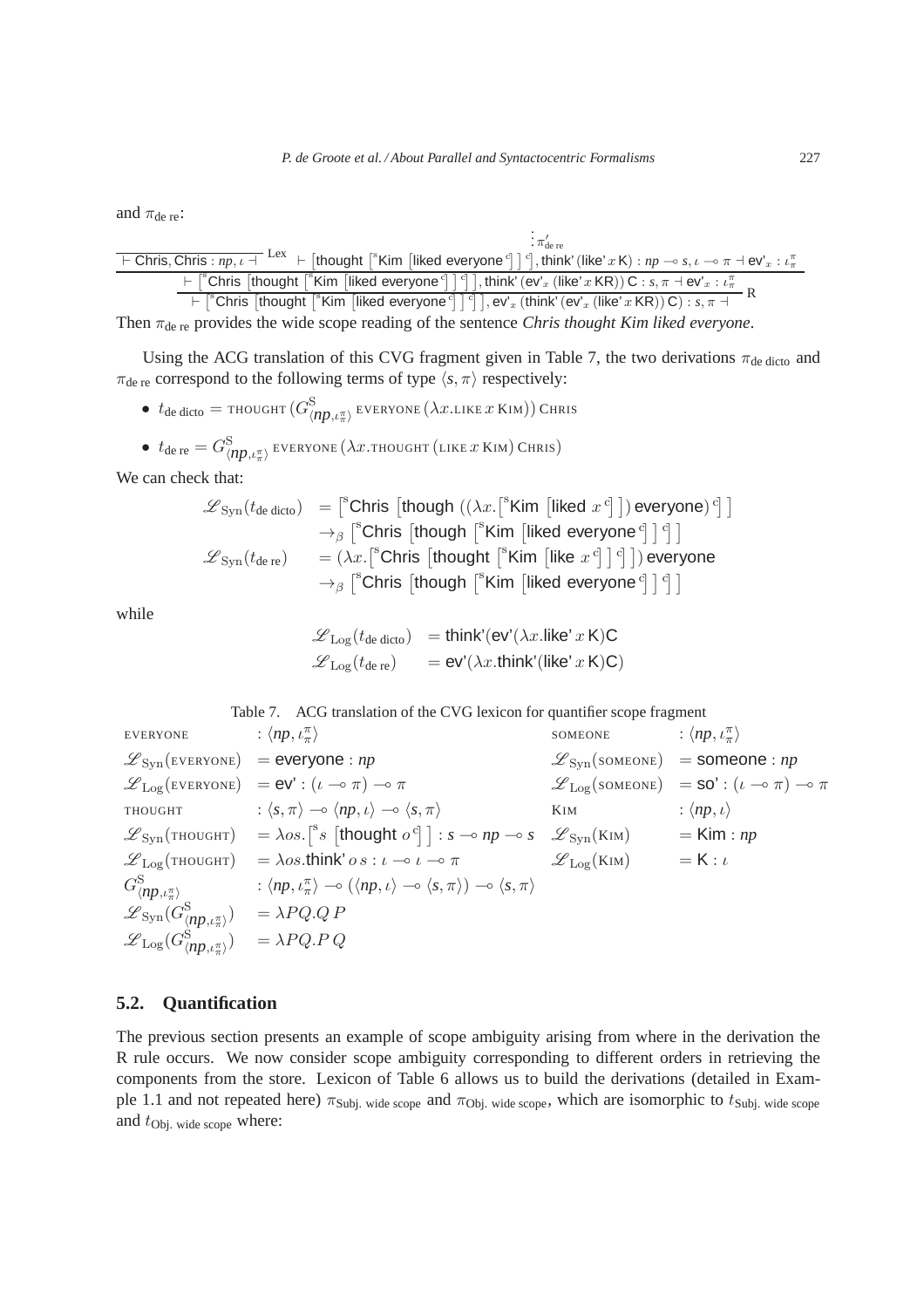$\bullet$   $t_{\rm Subj.~wide}$  wide scope  $=G_{\langle np,\iota_{\pi}^{\pi}\rangle}^{\rm S}$  everyone  $(\lambda y.G_{\langle np,\iota_{\pi}^{\pi}\rangle}^{\rm S}$  someone  $(\lambda x.$ LIKE'  $x$   $y))$ 

• 
$$
t_{\text{Obj. wide scope}} = G^{\text{S}}_{\langle np, \iota_n \pi \rangle}
$$
 somewhere  $(\lambda x. G^{\text{S}}_{\langle np, \iota_n \pi \rangle})$  everywhere  $(\lambda y$ .like'  $x y)$ )

We can check that:

$$
\mathcal{L}_{\text{Syn}}(t_{\text{Subj. wide scope}}) = (\lambda y.(\lambda x. [{}^s y \text{ [ liked } x^c ]]) \text{ someone}) \text{ everyone}
$$
\n
$$
\rightarrow_{\beta} [{}^s \text{everyone} \text{ [ liked someone } {}^c ] ]
$$
\n
$$
\mathcal{L}_{\text{Syn}}(t_{\text{Obj. wide scope}}) = (\lambda x.(\lambda y. [{}^s y \text{ [ liked } x^c ]]) \text{ everyone}) \text{ someone}
$$
\n
$$
\rightarrow_{\beta} [{}^s \text{everyone} \text{ [ liked someone } {}^c ] ]
$$

while

$$
\mathcal{L}_{\text{Log}}(t_{\text{Subj. wide scope}}) = \text{ev}'(\lambda y.\text{so}'(\lambda x.\text{like}' x y))
$$
  

$$
\mathcal{L}_{\text{Log}}(t_{\text{Obj. wide scope}}) = \text{so}'(\lambda x.\text{ev}'(\lambda y.\text{like}' x y))
$$

# **6. Comments and Perspectives**

Since we now are in position of encoding CVG into ACG, we can look again at the general architecture we used (depicted in Fig. 1). In CVG, the semantic effect of in situ operators is achieved using an interface calculus. This calculus, the interface calculus, explicitly encodes the *relation* between syntactic terms and semantic terms. In particular, it means that whenever a single syntactic term  $u$  of a CVG G has two semantic interpretations  $v_1$  and  $v_2$ , there are two interface derivations  $d_1$  and  $d_2$  proving  $\vdash u, v_1 : \alpha, \beta \dashv \text{and} \vdash u, v_2 : \alpha, \beta \dashv.$ 

In the ACG settings, this means there are two abstract terms  $D_1$  and  $D_2$  of  $\Lambda(\Sigma_{I(G)})$  (corresponding to  $d_1$  and  $d_2$ ) such that:

- $\mathscr{L}_{\text{Swn}}(D_1) = u = \mathscr{L}_{\text{Swn}}(D_2)$
- $\mathscr{L}_{\text{Log}}(D_1) = v_1$  and  $\mathscr{L}_{\text{Log}}(D_2) = v_2$

In other words,  $\mathscr{L}_{Syn}$  *is not an injection* and we encode the *relation between syntactic terms and semantic terms using composition of the inverse of a function and a function* (resp.  $\mathscr{L}_{\text{Syn}}$  and  $\mathscr{L}_{\text{Log}}$ ).

It makes explicit that CVG interface derivations are structures controlling the (simple) syntactic structures (and, of course, the semantic structures as well). And the fact that CVG derivations are expressed at the abstract level of  $\mathscr{G}_{Syn}$  exactly relates to the ACG key feature of providing direct access to parse structures<sup>10</sup> at the abstract level.

So the first outcome of the ACG encoding of CVG is to give the same mathematical status to the interface terms (set of  $\lambda$ -terms) as the one of the syntactic terms and the semantic terms. It is also to assign them the role of an abstract structure that controls the syntactic and the semantic ones. Let's call this more abstract (in the ACG sense) structure the *interface* structure, which is probably more neutral than for instance *syntactic* (vs. simple syntactic) structure, or *deep* structure.

<sup>&</sup>lt;sup>10</sup>Here, *parse structure* has to be understood as the underlying, or abstract, structure that generates some object term, the latter being in this case a (simple) syntactic term. Exactly as a (simple) syntactic term is the underlying structure of some phonological (or string) term.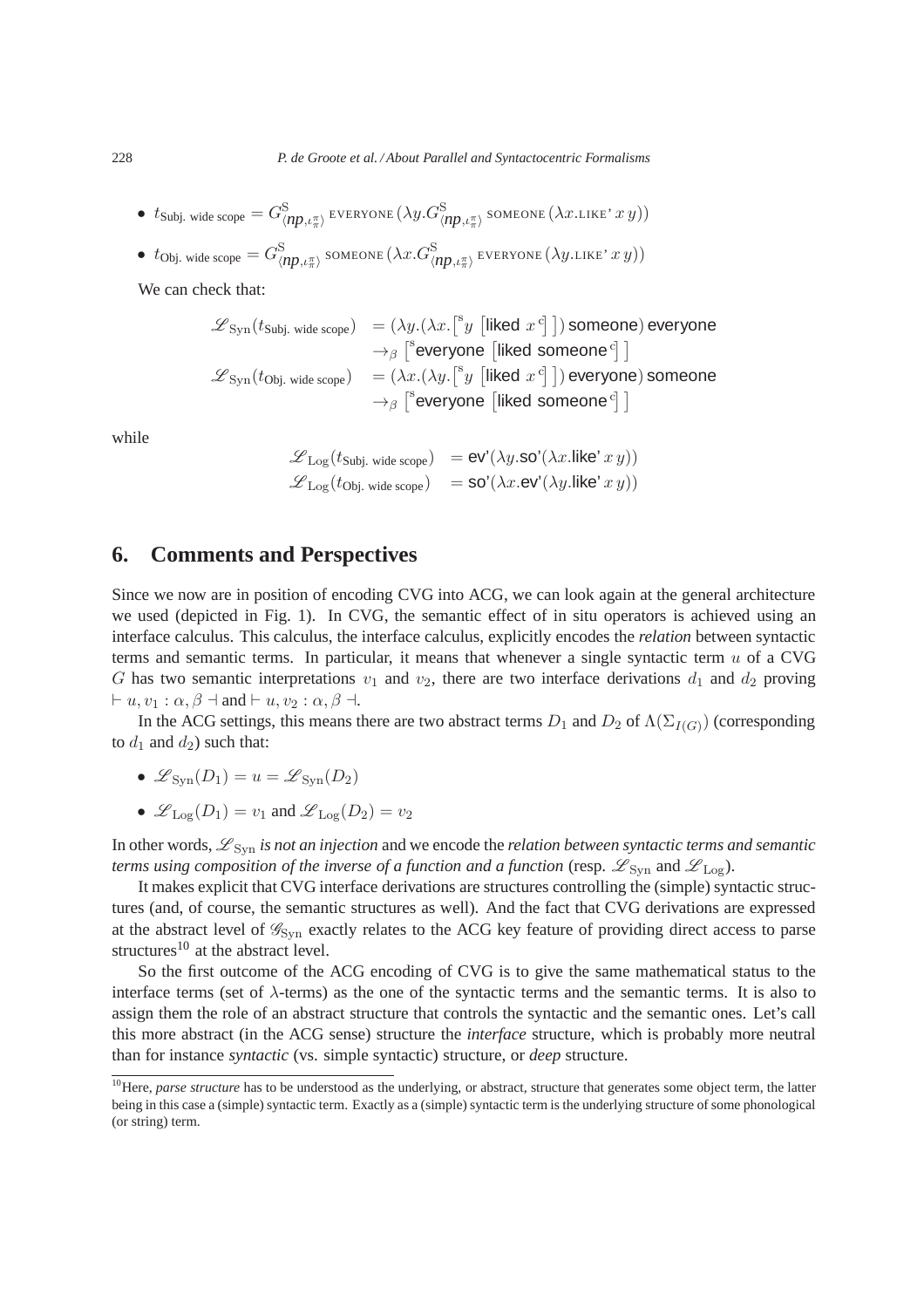The second outcome is to show that such an interface structure is able to give an account of in situ operators as soon as the function mapping those interface structures to the (simple) syntactic ones is not injective. The encoding we propose achieve this using *higher-order types*. It is interesting to note that both type-logical grammars, LFG [9], and [2] (while hiding it the tower notation) use them at some place to get the same results.

Then, while CVG forbid λ-abstraction in its syntactic calculus (at least to model in situ operators), the interface calculus can be seen as providing it. It gives a general principle to provide an account of in situ operators that give rise to semantic ambiguity to any grammar whose parse structures avoid λ-abstraction, namely to any 2nd order ACG, *i.e.* any multiple context-free grammar. [25] proposes an account of quantification ambiguity along these lines for Tree Adjoining Grammars. It has to be contrasted with approaches where getting a semantic ambiguity for a single syntactic representation requires the use of an underspecified representation language. In those approaches, a single syntactic structure is mapped onto a single underspecified formula (a description) which is in turn solved in two (or more) logical formulas.

Finally, this encoding echoes the ACG perspective on CG of [26] pinpointing the fact that what is called a *syntactic* derivation in CG rather relates to what we call here an *interface* derivation and that CG somehow lacks what we call here the (simple) syntax structures.

A similar comparison could be worked out in the case of LFG and of [2]. In particular, the tower nation of the latter is very close to interface notation of CVG, except that the types driving the derivations is explicitly given as element of the tuple and that the underlying calculus is rather Combinatory Categorial Grammar [32]. In an ACG setting, the "Lift" and "Lower" rules of [2] could be explicitely modelled by abstract constants and interpreted by the different lexicons just as the CVG G rule is.

# **Conclusion**

We have shown how to encode a linguistically motivated *parallel* formalism, CVG, into a framework, ACG, that up until now has mainly been used to encode syntactocentric formalisms. In addition to providing a logical basis for the CVG store mechanism, this encoding also sheds light on the various components (such as higher-order signatures) that are used in the interface calculus.

It is noteworthy that the signature used to generate the interface proof terms relates to what is usually called *syntax* in mainstream categorial grammar, whereas the CVG *simple syntax* calculus is not expressed in such frameworks. This also suggests a general method to provide multiple context-free grammars with a mechanism to model semantic ambiguity using higher-order types rather than underspecified representation formalisms. In that respect, the encoding of these different formalisms in a common generic framework, here ACG, can help to illuminate differences between formalisms, but also to make them share the modelling of some linguistic phenomena related to the syntax-semantics interface.

# **References**

- [1] Bach, E., Partee, B. H.: Anaphora and semantic structure, 1980, Reprinted in Barbara H. Partee, Compositionality in Formal Semantics (Blackwell), pp. 122-152.
- [2] Barker, C., Shan, C.-c.: Donkey Anaphora is In-Scope Binding, *Semantics and Pragmatics*, **1**(1), June 2008, 1–46.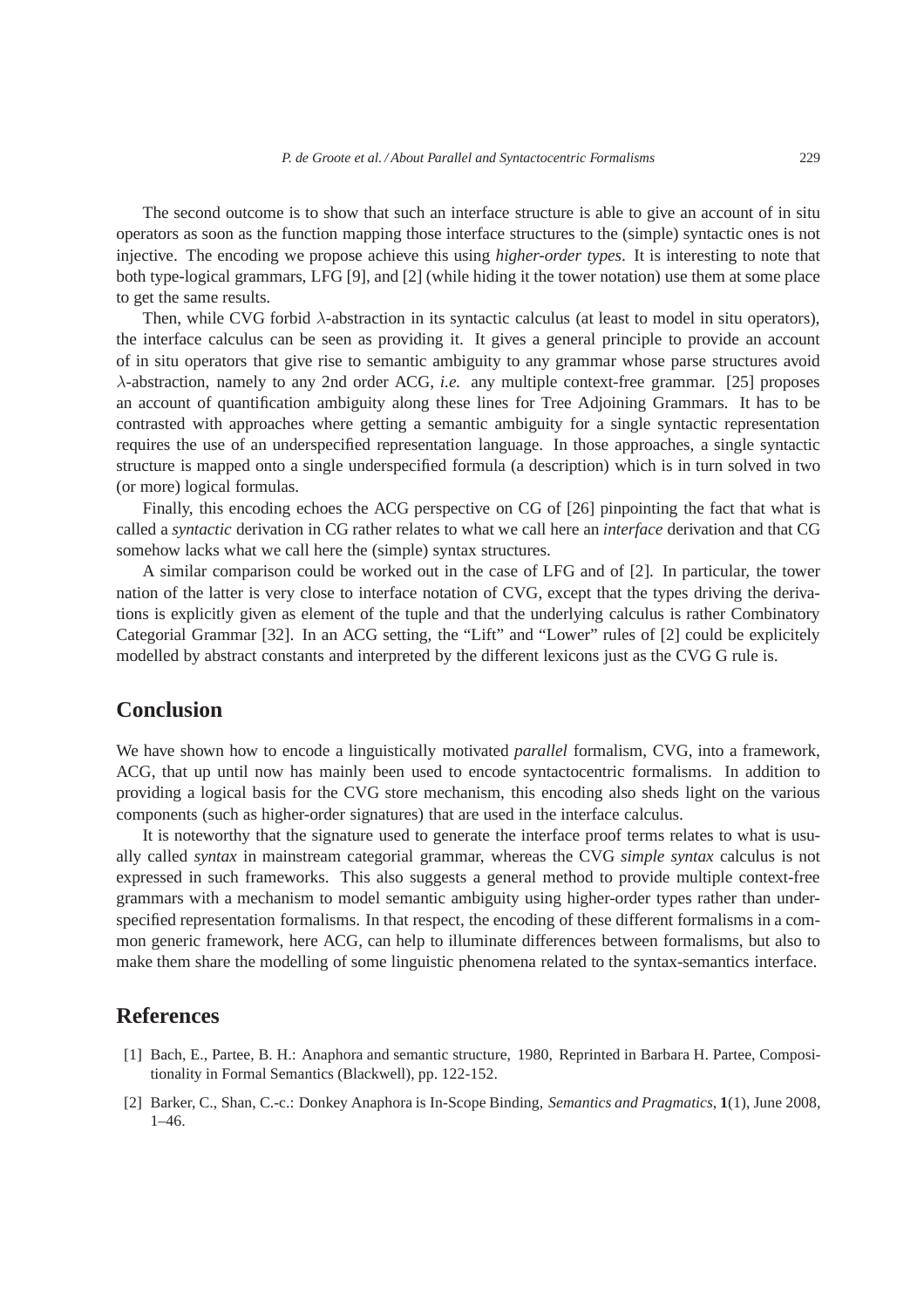- [3] Blackburn, P., Bos, J.: *Representation and Inference for Natural Language. A First Course in Computational Semantics*, CSLI, 2005.
- [4] Carpenter, B.: *Type-Logical Semantics*, The MIT Press, 1997.
- [5] Cooper, R.: *Montague's Semantic Theory and Transformational Syntax*, Ph.D. Thesis, University of Massachusetts at Amherst, 1975.
- [6] Cooper, R.: *Quantification and Syntactic Theory*, Reidel, Dordrecht, 1983.
- [7] Culicover, P. W., Jackendoff, R.: *Simpler Syntax*, Oxford University Press, 2005.
- [8] Curry, H.: Some logical aspects of grammatical structure, *Studies of Language and its Mathematical Aspects* (R. Jakobson, Ed.), Proc. of the 12th Symp. Appl. Math.., Providence, 1961.
- [9] Dalrymple, M.: *Lexical Functional Grammar*, vol. 42 of *Syntax and Semantics series*, Academic Press, 2001.
- [10] Gazdar, G.: Unbounded dependencies and coordinate structure, *Linguistic Inquiry*, **12**, 1981, 155–184.
- [11] de Groote, P.: Towards Abstract Categorial Grammars, *Association for Computational Linguistics, 39th Annual Meeting and 10th Conference of the European Chapter, Proceedings of the Conference*, 2001.
- [12] de Groote, P., Maarek, S.: Type-theoretic extensions of Abstract Categorial Grammars, *New Directions in Type-Theoretic Grammars, proceedings of the workshop*, 2007, http://let.uvt.nl/general/people/ rmuskens/ndttg/ndttg2007.pdf.
- [13] de Groote, P., Pogodalla, S.: On the expressive power of Abstract Categorial Grammars: Representing context-free formalisms, *Journal of Logic, Language and Information*, **13**(4), 2004, 421–438, http: //hal.inria.fr/inria-00112956/fr/.
- [14] Hendriks, H.: *Studied Flexibility: Categories and Types in Syntax and Semantics*, Ph.D. Thesis, University of Amsterdam, 1993.
- [15] Hinderer, S.: *Automatisation de la construction sémantique dans TYn*, Ph.D. Thesis, Université Henri Poincaré – Nancy 1, 2008, http://tel.archives-ouvertes.fr/docs/00/35/30/65/PDF/ these-hinderer.pdf.
- [16] Jackendoff, R.: *Foundations of Language: Brain, Meaning, Grammar, Evolution*, Oxford University Press, 2002.
- [17] Kanazawa, M.: Second-Order Abstract Categorial Grammars as Hyperedge Replacement Grammars, *Journal of Logic, Language, and Information*, **19**(2), 2009, 137–161, http://www.springerlink.com/content/ p644605651088uv6/.
- [18] Kanazawa, M., Salvati, S.: Generating Control Languages with Abstract Categorial Grammars, *Proceedings of The 12th conference on Formal Grammar FG 2007* (G. Penn, Ed.), CSLI Publications, 2007, http: //www.dei.unipd.it/~fgrammar/fg07/fg07preproc/0005/paper\_10.pdf.
- [19] Kaplan, R. M., Bresnan, J.: Lexical-Functional Grammar: a formal system for grammatical representation, in: *The Mental Representation of Grammatical Relations* (J. Bresnan, Ed.), MIT Press, 1982, 173–281.
- [20] Lambek, J.: The mathematics of sentence structure, *Amer. Math. Monthly*, **65**, 1958, 154–170.
- [21] Montague, R.: The proper treatment of quantification in ordinary English, *Approaches to natural language: proceedings of the 1970 Stanford workshop on Grammar and Semantics*(J. Hintikka, J. Moravcsik, P. Suppes, Eds.), Reidel, Dordrecht, 1973.
- [22] Moortgat, M.: Generalized quantifiers and discontinuous type constructors, in: *Discontinuous constituency* (W. Sijtsma, A. van Horck, Eds.), De Gruyter, 1991.